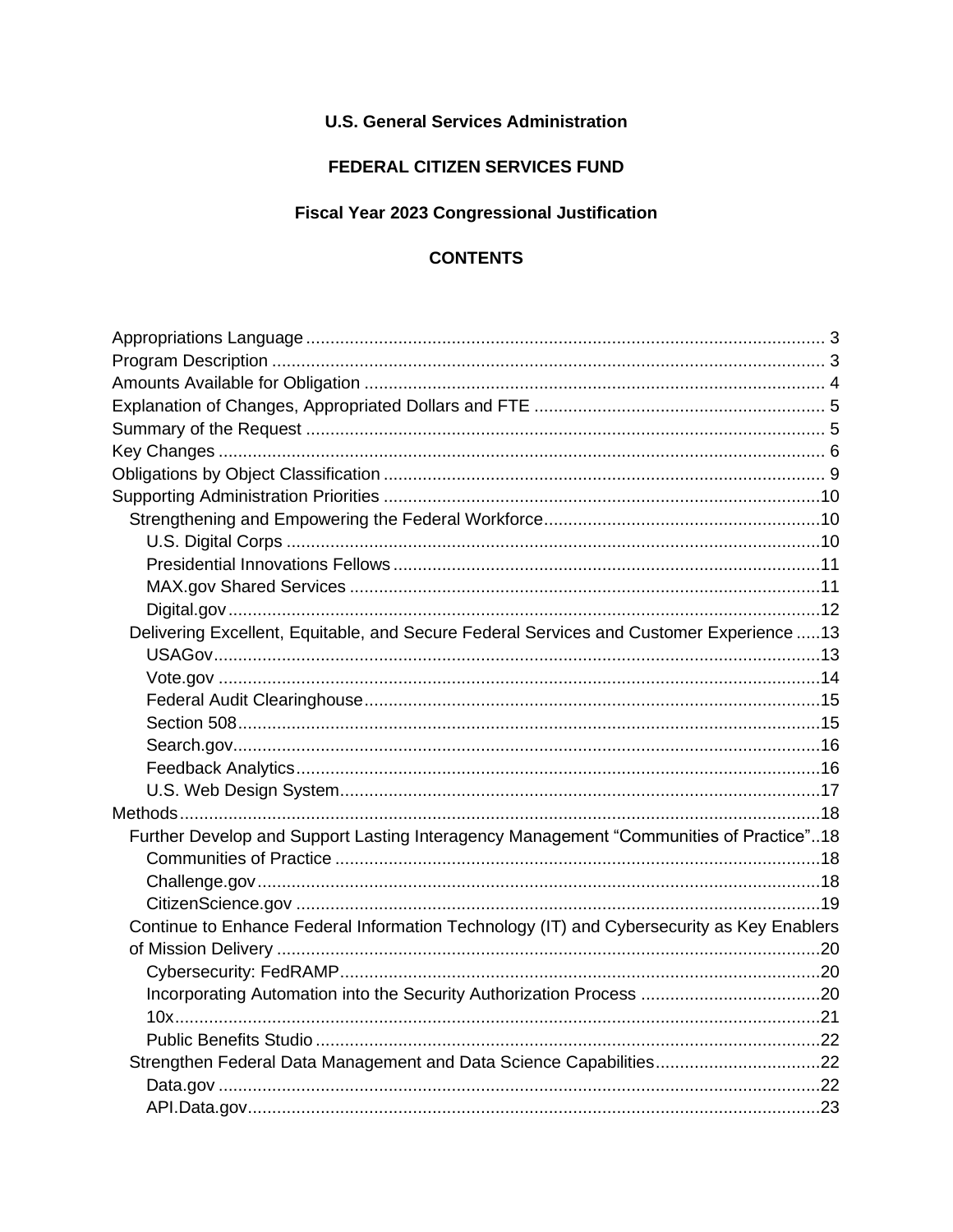| U.S. General Services Administration |
|--------------------------------------|
| <b>Federal Citizen Services Fund</b> |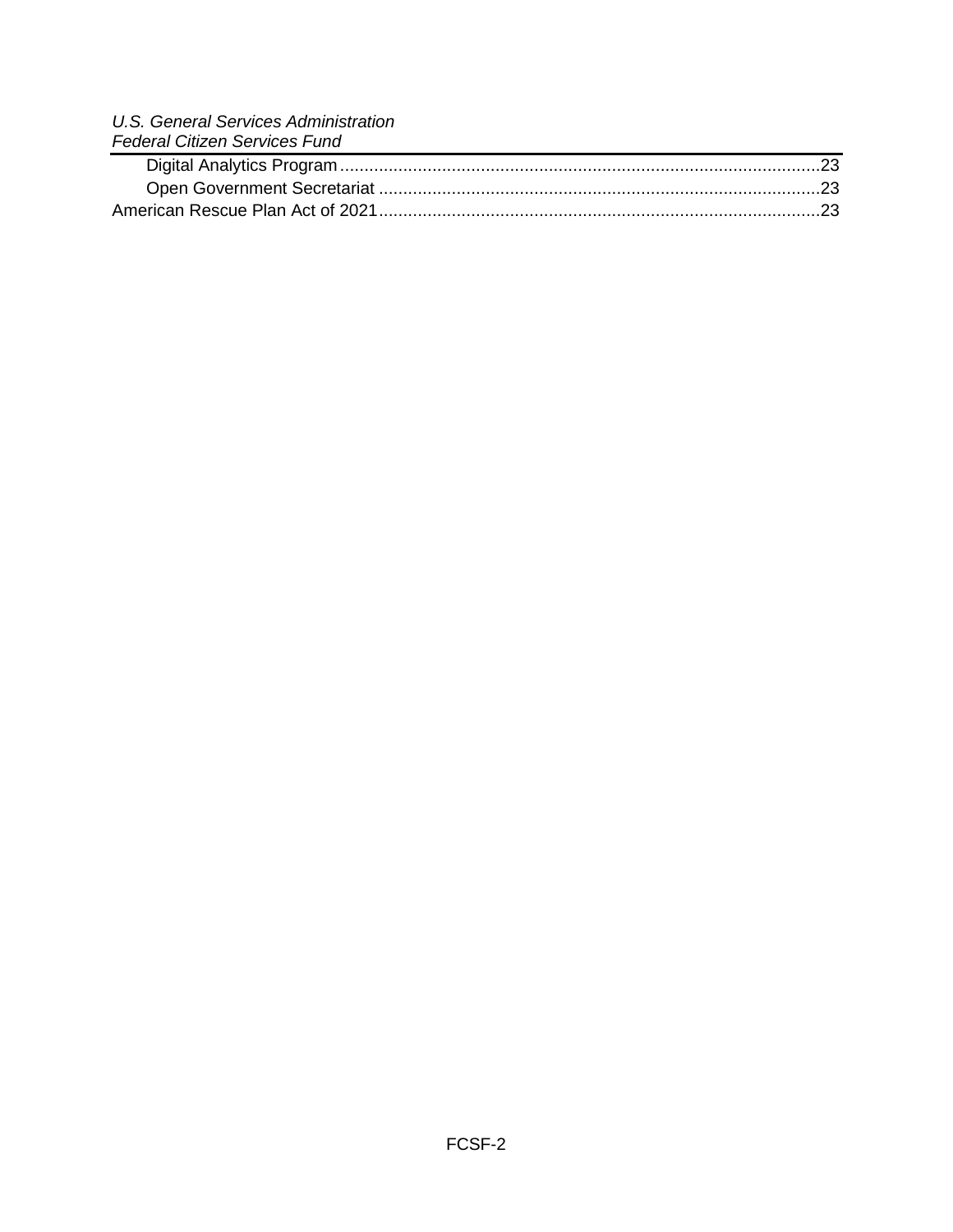### <span id="page-2-0"></span>**Appropriations Language**

*For expenses authorized by 40 U.S.C. 323 and 44 U.S.C. 3604; and for expenses authorized by*  law, not otherwise provided for, in support of interagency projects that enable the Federal *Government to enhance its ability to conduct activities electronically through the development and implementation of innovative uses of information technology; \$115,784,000 to be deposited into the Federal Citizen Services Fund: Provided, That the previous amount may be transferred to Federal agencies to carry out the purpose of the Federal Citizen Services Fund: Provided further, That the appropriations, revenues, reimbursements, and collections deposited into the Fund shall be available until expended for necessary expenses of Federal Citizen Services and other activities that enable the Federal Government to enhance its ability to conduct activities electronically: Provided further, That the transfer authorities provided herein shall be in addition to any other transfer authority provided in this Act.*

### <span id="page-2-1"></span>**Program Description**

Every interaction with the public is an opportunity to improve trust in the Government. GSA established the Technology Transformation Services (TTS) in 2016 to design and deliver a digital Government with and for the American people. Empowered by the Federal Citizen Services Fund (FCSF), the TTS enables public access to, and engagement with, the Federal Government. Through the FCSF, TTS makes Government services more accessible, efficient, and effective with modern applications, personnel, and software solutions.

The FCSF supports public-facing services and agency-facing programs that drive Governmentwide transformation through shared services, platforms, and solutions. The programs funded by the FCSF drive transformation by providing technical expertise to agencies to improve their operations and spur the adoption and improvement of digital services. This appropriation furthers the President's Management Agenda by supporting the *Executive Order 14058 on Transforming Federal Customer Experience and Service Delivery to Rebuild Trust in Government* and making investments in shared services to allow High Impact Service Providers to deliver better customer facing services.

The FCSF appropriation provides for the salaries and expenses of staff and programs authorized by 40 U.S.C. 323 and 44 U.S.C. 3604. Reimbursements from Federal agencies pay for the direct costs of the services provided on behalf of the agencies such as contact center services. The FCSF is also authorized to collect user fees from the public and to accept gifts for the purposes of defraying the costs of publishing and distributing consumer information and educational materials and undertaking other consumer information activities. The income from gifts does not have fiscal year limitations.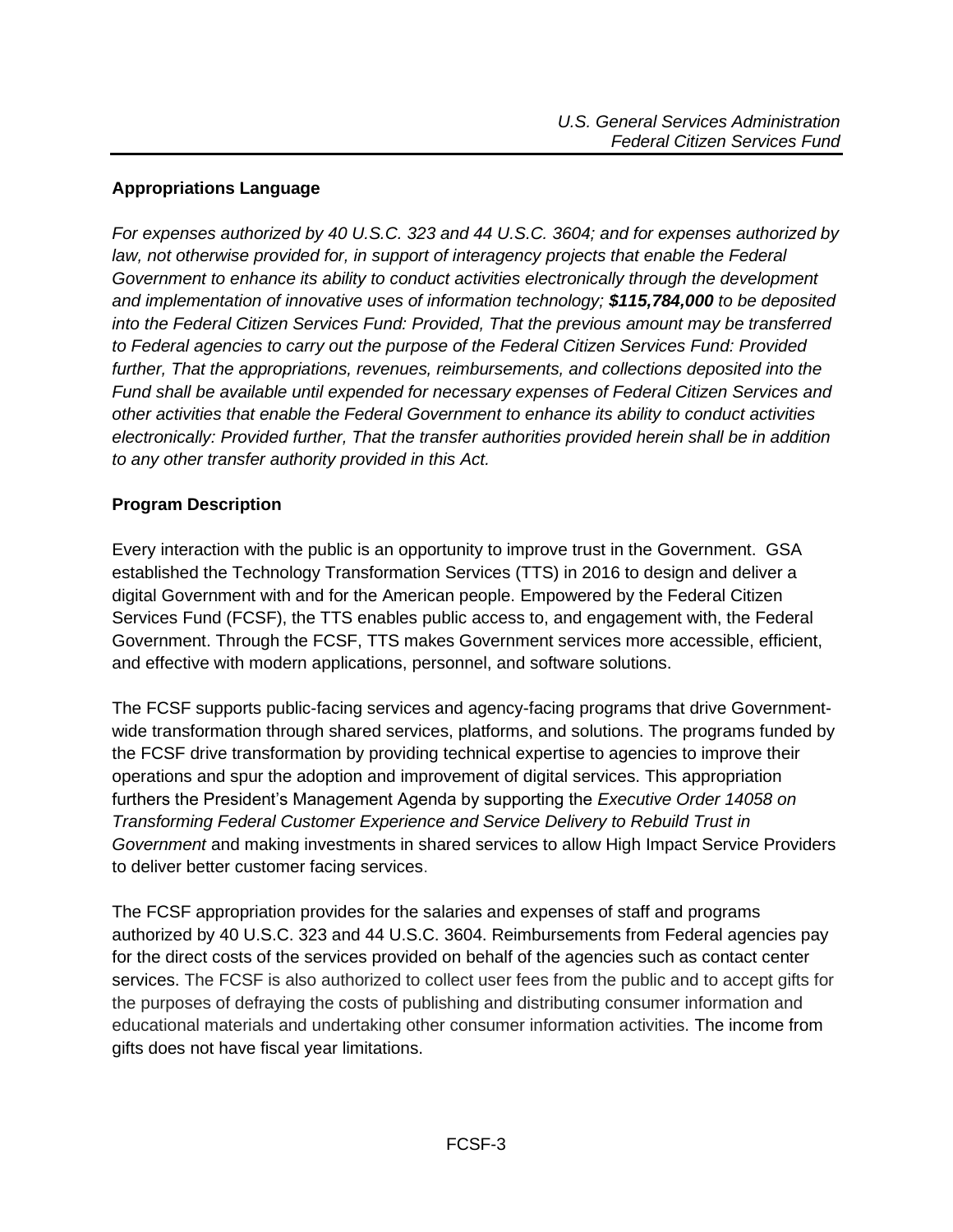#### <span id="page-3-0"></span>**Amounts Available for Obligation**

(Dollars in Thousands)

|                               | FY 2022 |            |                 |            |                 |           |  |
|-------------------------------|---------|------------|-----------------|------------|-----------------|-----------|--|
|                               | FY 2021 |            |                 | Annualized |                 | FY 2023   |  |
|                               | Actual  |            | C.R.            |            | Request         |           |  |
|                               | \$      | 20,385     | \$              | 158,649    | \$              | 68,724    |  |
| Discretionary authority:      |         |            |                 |            |                 |           |  |
|                               |         |            | \$              |            |                 |           |  |
|                               |         | 150,000    | \$              |            | \$.             |           |  |
|                               |         | 55,000     | \$              | 55,000     |                 | \$115,784 |  |
|                               |         | 205,000    | \$              | 55,000     |                 | \$115,784 |  |
| <b>Total Collections:</b>     |         |            |                 |            |                 |           |  |
| <b>Reimbursable Services:</b> |         |            |                 |            |                 |           |  |
|                               | \$      | 2,111      | \$              | 7,353      | \$              | 41,972    |  |
|                               |         |            | \$              |            | \$              |           |  |
|                               |         |            | \$              |            | \$              |           |  |
|                               |         |            | \$              |            |                 |           |  |
|                               |         |            | \$              |            | \$              |           |  |
|                               |         | 2,111      | $\overline{\$}$ | 7,353      | $\overline{\$}$ | 41,972    |  |
|                               | -S      | 3,121      | \$              |            | \$              |           |  |
|                               |         | (653)      | \$              |            |                 |           |  |
|                               | \$      | (157, 996) | \$              | (68, 724)  | \$              | (23, 724) |  |
|                               | \$      | 71,968     | \$              | 152,279    |                 | \$202,756 |  |
|                               | S       | 65,123     | \$              | 64,161     |                 | \$115,784 |  |
|                               | \$      | 3,363      | \$              | 80,765     | \$              | 45,000    |  |
|                               | \$      | 3,482      | \$              | 7,353      | \$              | 41,972    |  |
|                               | \$      | 72,574     | \$              | 107,242    | \$              | 162,205   |  |

Note: FY 2021 Actual and FY 2022 C.R. Annualized appropriated obligations include obligations from appropriations in prior years as well as obligations associated with the fund's Coronavirus Aid, Relief, and Economic Security Act, also known as the CARES Act, obligations.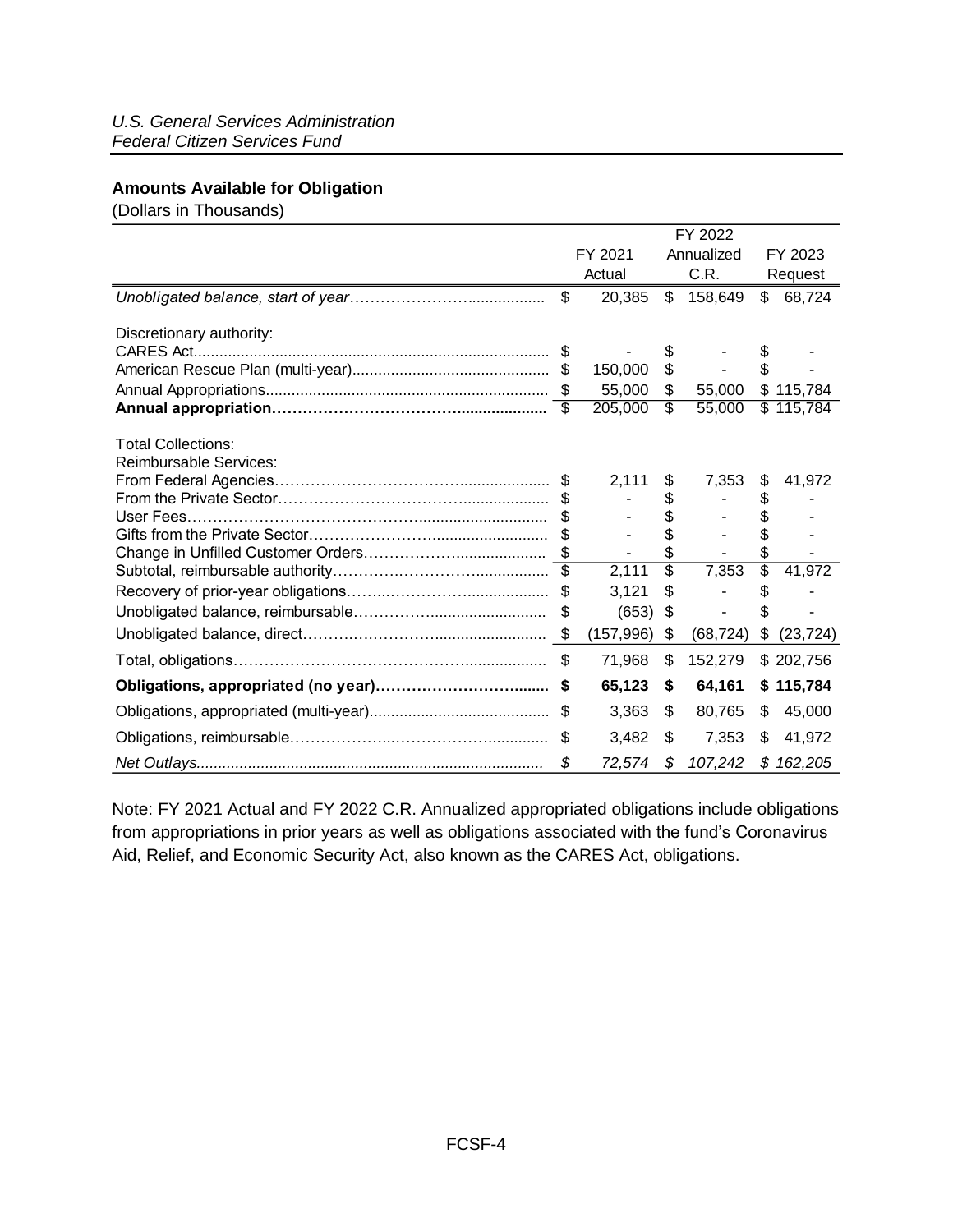#### <span id="page-4-0"></span>**Explanation of Changes, Appropriated Dollars and FTE**

(Dollars in Thousands)

|                                                                                                                      |            |          |            | FY 2022    |            |    |           |
|----------------------------------------------------------------------------------------------------------------------|------------|----------|------------|------------|------------|----|-----------|
|                                                                                                                      |            | FY 2021  |            | Annualized |            |    | FY 2023   |
|                                                                                                                      | <b>FTE</b> | Actual   | <b>FTE</b> | C.R.       | <b>FTE</b> |    | Request   |
|                                                                                                                      | 59         | \$55,000 | 71         | \$55,000   | 139        |    | \$115,784 |
| <b>Program Changes:</b>                                                                                              |            |          |            |            |            |    |           |
| Increase in USAGov and Vote gov for expanded capacity to meet demand from the public, and salary and benefits        |            | 46.0     | -\$        | 35,215     |            |    |           |
| Increase in FedRAMP for increasing and sustaining JAB through-put, and salary and benefits                           |            | 11.0     | \$         | 11,531     |            |    |           |
| Increase in 10x for idea through-put (Phases 1 to 4), and salary and benefits                                        |            | 6.0      | - \$       | 5,000      |            |    |           |
| Increase in USWDS for a proactive web design system that evolves with the private sector, and salary and benefits    |            | 5.0      | \$         | 4,463      |            |    |           |
| Increase in Data & Analytics Portfolio contractual services support to establish the Open Government Partnership PMO |            |          | \$         | 3,519      |            |    |           |
| Increase in Federal Audit Clearinghouse for maintaining a public database of completed audits                        |            |          | \$         | 1,548      |            |    |           |
| Increase in WCF Bill and ASF Overhead                                                                                |            |          |            |            |            | \$ | 1,048     |
| Increase in PC&B for 4.6% Pay Raise in FY 2023                                                                       |            |          |            |            |            | \$ | 636       |
| Increase in MAX.gov Salary and Benefits                                                                              |            |          |            |            |            | \$ | 347       |
| Increase in Communications and Utilities                                                                             |            |          |            |            |            | \$ | 235       |
| Decrease in Search gov and Code gov Support                                                                          |            |          |            |            |            | \$ | (1,249)   |
| Decrease in Identity Portfolio Support                                                                               |            |          |            |            |            | \$ | (1,009)   |
| Decrease in Artificial Intelligence Portfolio Support                                                                |            |          |            |            |            | \$ | (500)     |
| Subtotal, Program Changes                                                                                            |            |          |            |            | 68.0       | \$ | 60,784    |
| Total Adiustments                                                                                                    |            |          |            |            | 68.0       |    | \$60.784  |

Note: TTS is using American Rescue Plan funding to hire term employees in FY 2022 and FY 2023 FTE. That funding supports an additional 59 FTE in FY 2022 and 48 FTE in FY 2023.

#### <span id="page-4-1"></span>**Summary of the Request**

The COVID-19 pandemic has made it more vital than ever to deliver trustworthy, secure, and intuitive digital services. The FY 2023 request provides a total of \$115.8 million for the FCSF to support ongoing Administration priorities, in addition to initiatives that help America reimagine digital services, recover from, and rebuild after the pandemic. New legislation to improve standards for digital services has resulted in increased responsibilities for the programs funded by the FCSF, and the public and other Federal agencies increasingly rely on programs such as USAGov, U.S. Web Design System (USWDS), the Digital Analytics Program (DAP), and Data.gov. The requested funding is required to support this increased demand for FCSF-funded programs, especially for the Federal Risk and Authorization Management Program (FedRAMP) which delivers increasingly vital cybersecurity assessment and authorization services.

The FY 2023 request repeats the proposal in the FY 2022 President's Budget request that the cap on the total amount of funding (including collections) available in the fiscal year from the FCSF be removed from the appropriations language. This flexibility is critical to ensure that all of the appropriations, revenues, reimbursements, and collections deposited into the fund are available when needed. The annual cap limits the amount of funding available for services from the FCSF, unintentionally hampering the level of support GSA can provide for the current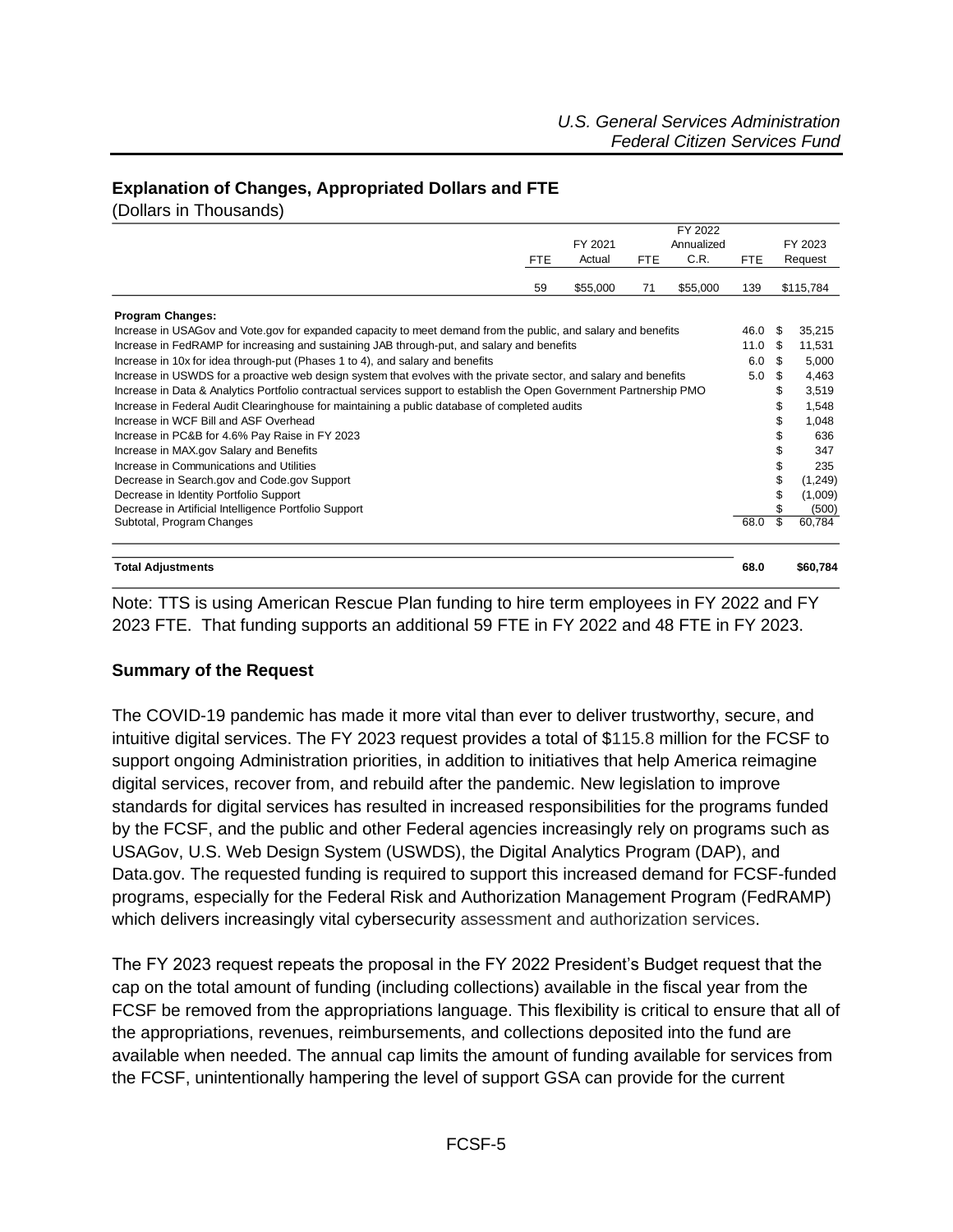COVID-19 pandemic or a future crisis.

In addition, GSA requests an Administrative provision, first outlined in the FY 2022 budget, to modify the fund's reimbursable authority in response to increased demand for FCSF services. The broader reimbursable authority will provide GSA with the ability to adequately scale, maintain, and evolve the platforms and programs within the fund in order to better serve agencies and deliver value for the American people.

# <span id="page-5-0"></span>**Key Changes**

The FY 2023 budget request is a net increase of \$60.8 million from the FY 2022 Annualized Continuing Resolution (CR). The additional funds will accommodate increased demand in FCSF services, evolve capabilities in support of improving the public's experience when interacting with Government, and will accomplish the following objectives:

- \$15 million increase USAGov will be repositioned as the Government-wide platform that enables High Impact Service Provider (HISP) responsibilities under Executive Order 14058, *Transforming Federal Customer Experience and Service Delivery to Rebuild Trust in Government.*
- \$20 million increase In response to Executive Order 14019, *Promoting Access to Voting*, Vote.gov will implement a modernization plan to ensure equitable access and a high quality customer experience to the public.
- \$11.5 million increase To help achieve the mandates of the "Prioritizing IT Modernization and Cybersecurity" priority and Executive Order 14028, *Improving the Nation's Cybersecurity*, FedRAMP will continue to scale and support the growth in agency and cloud service provider participation in the program and further automation initiatives to streamline the assessment and authorization process.
- \$5 million increase To support the personnel, compensation, and benefits of a dedicated delivery team for 10x. This team, composed of user-centered designers, engineers, and product managers, will replace the contractual services formerly provided by 18F.
- \$1 million increase To support the personnel, compensation, and benefits of a dedicated delivery team for the Public Benefits Studio, within GSA TTS. This team will work across Government to drive the development and adoption of new digital services and products in the public-benefits space.
- \$6 million increase Shared digital services and tools such as the U.S. Web Design System, Digital Analytics Program, Touchpoints, Search.gov and Digital.gov will expand to support the Government-wide implementation of the 21st Century Integrated Digital Experience Act (PL 115-336).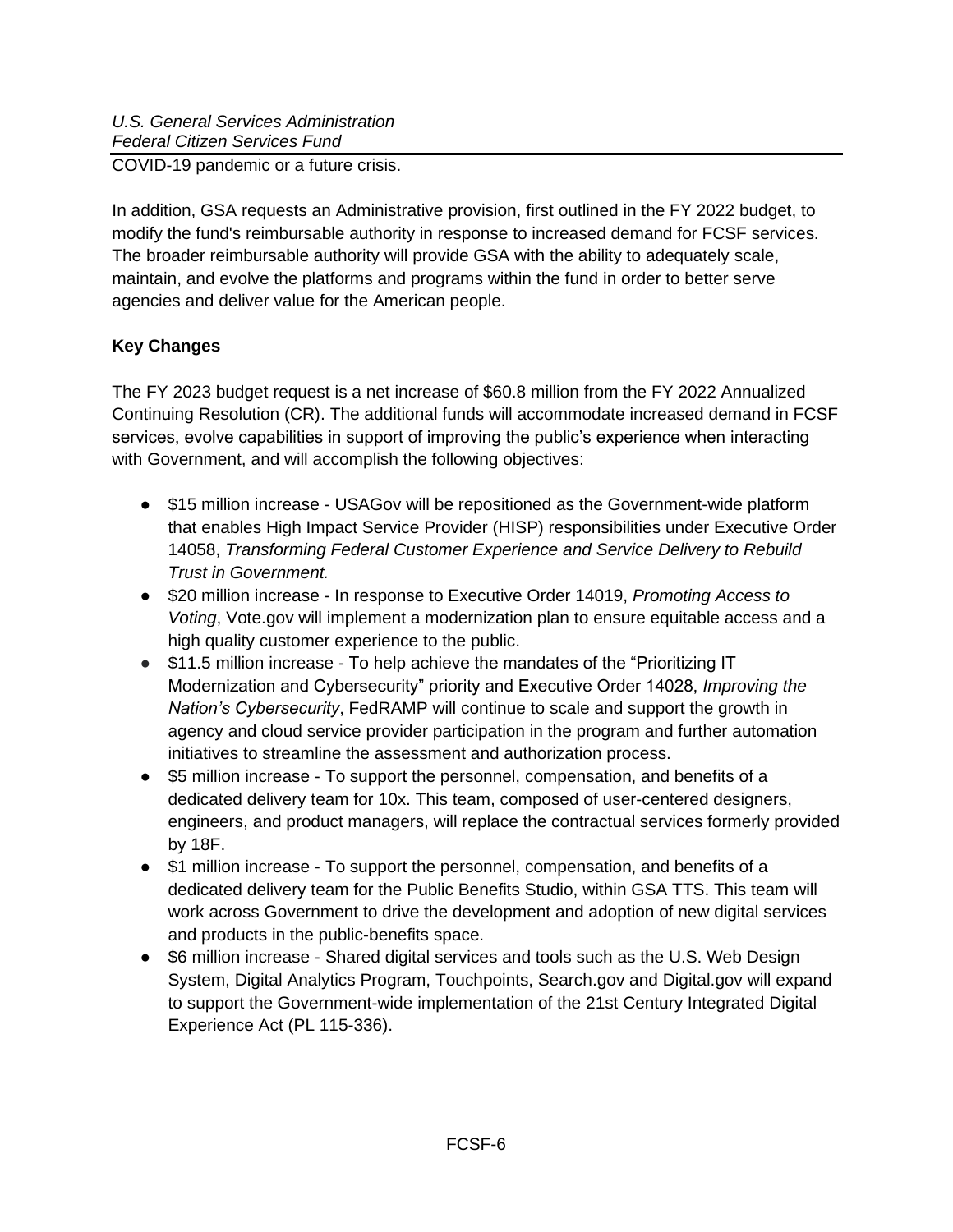- \$1.9 million increase General increase in shared service expenses (such as Working Capital Fund and Acquisition Services Fund), personnel, compensation, and benefits to accommodate 4.6% pay raise, and communications and utilities.
- \$1.8 million decrease Achieved through the elimination of the Identity and Artificial Intelligence Portfolios and savings in MAX.gov contractual support. TTS efforts will focus on Login.gov, an Acquisition Services Fund (ASF) funded program, and funds will be reallocated to support other key initiatives in the FCSF as outlined below.
	- The Feedback Analytics Program will provide the High Impact Service Provider agencies identified in Executive Order 14058, *Transforming Federal Customer Experience and Service Delivery to Rebuild Trust in Government.* with technical support, training, and education initiatives to benchmark current and establish target Customer Experience metrics.
	- Data.gov accelerate and improve Government-wide implementation of the OPEN Government Data Act (PL 115-435).
	- GSA's TTS will develop a solution that assists in agency implementation of the Creating Advanced Streamlined Electronic Services for Constituents Act (PL 116-50) and OMB Memorandum 21-04, *Modernizing Access to and Consent for Disclosure of Records Subject to the Privacy Act*, which requires agencies to modernize processes by which individuals may request access to, and consent to the disclosure of, records protected under the Privacy Act of 1974.
	- Targeted research and collaboration efforts to support GSA's Office of Government-wide Policy Section 508 PMO which further advance implementation of the Executive Order 14035, *Diversity, Equity, Inclusion, and Accessibility in the Federal Workforce* and theAdministration's Government-Wide Strategic Plan to Advance Diversity, Equity, Inclusion, and Accessibility in the Federal Workforce.
- \$1.5 million increase Another important shared service, the Federal Audit Clearinghouse (FAC), will move from the U.S. Census Bureau to GSA's TTS. GSA will examine and improve the Office of Management and Budget (OMB)-designated clearinghouse for Single Audit submissions as required by the Single Audit Act and 2 CFR part 200 subpart F. GSA is designated by OMB to become the new clearinghouse for single audits on October 1, 2022 as defined in 2CFR200 (OMB memo, 3/9/22). The new FAC will leverage GSA shared service investments (Login, cloud.gov), humancentered design and modernization expertise (18F, CoE, 10x) and related services within GSA (SAM.gov). Additionally, the FAC will provide reimbursable services to customer agencies.
- Two specialized workforce development programs that focus on equity and opportunity in technology, U.S. Digital Corps and Presidential Innovations Fellows, will come under the umbrella of the Federal Citizen Services Fund.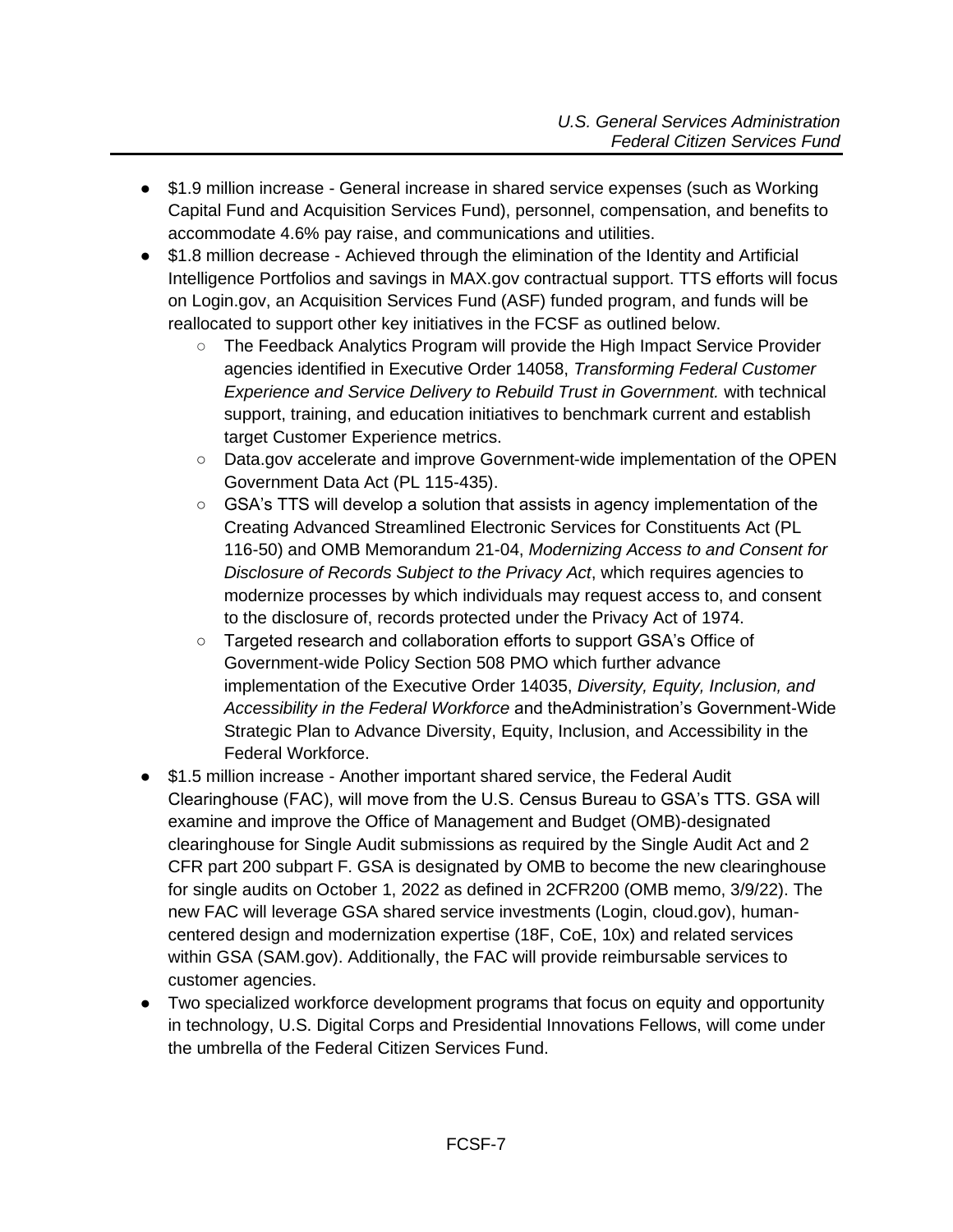Despite inflationary pressures and year-after-year growth in demand for TTS programs, enacted appropriations have remained flat since FY 2019, making it difficult for the fund to accommodate increased responsibilities driven by recent legislation and executive orders.

In addition to supporting increased business volumes, the FY 2023 request is built to improve the public's experience when interacting with the Government. The \$60.8 million increase from the FY 2022 Annualized CR level will invest in additional program FTE and the contractual support necessary to improve that interaction as well as the Administration's proposed 4.6 percent pay raise for Federal employees.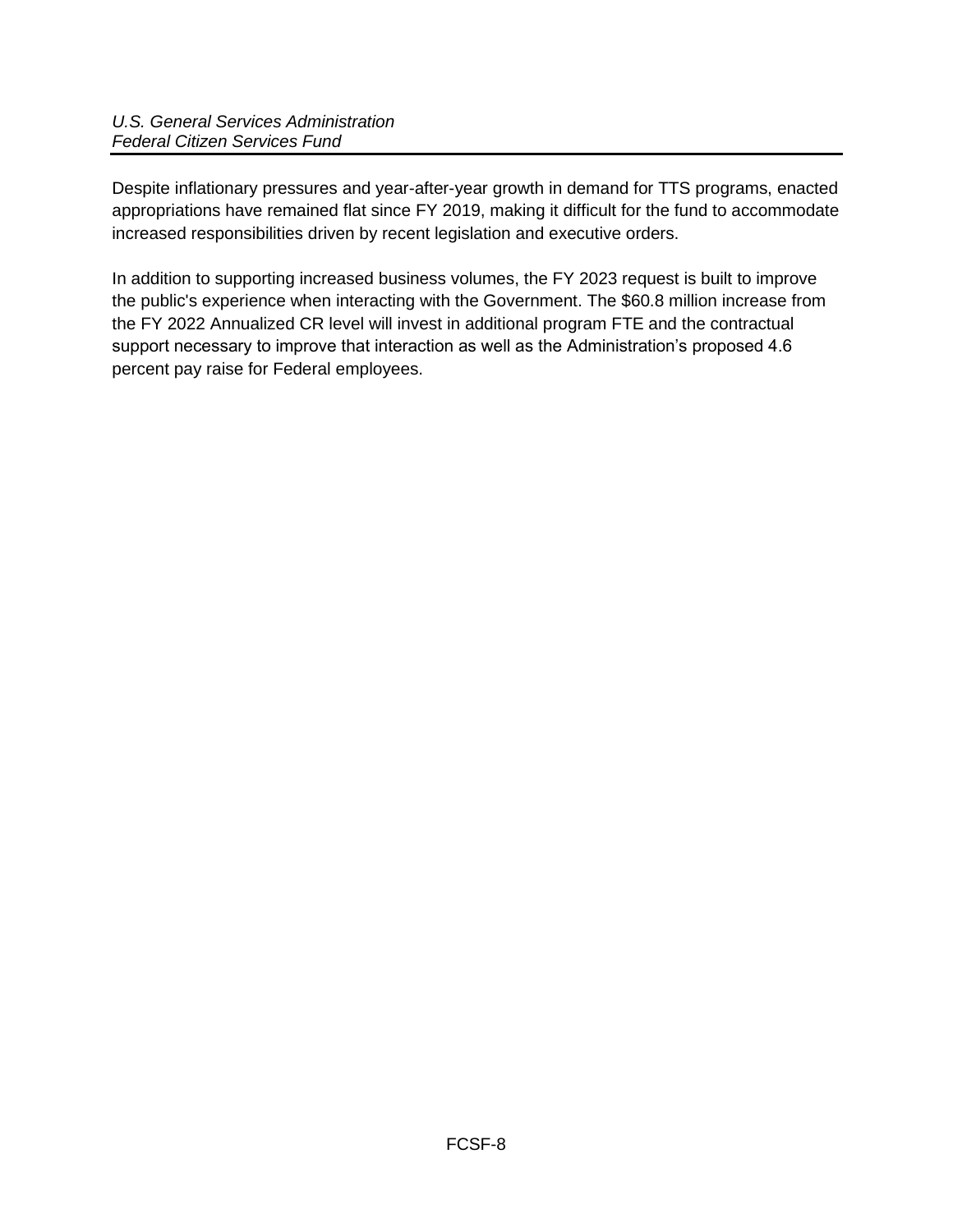### <span id="page-8-0"></span>**Obligations by Object Classification**

(Dollars in Thousands)

|      |                                         | 2021                               |    | FY 2022 |                | 2023    |  |
|------|-----------------------------------------|------------------------------------|----|---------|----------------|---------|--|
|      |                                         | <b>Annualized</b><br><b>Actual</b> |    |         | <b>Request</b> |         |  |
|      |                                         |                                    |    | C.R.    |                |         |  |
| 11.1 | Full-time, permanent                    | \$<br>8,211                        | \$ | 10,231  | \$             | 20,183  |  |
| 11.3 | Other than full-time permanent          | \$<br>725                          | \$ |         | \$             |         |  |
| 11.5 | Other personnel compensation            | \$<br>216                          | \$ | 229     | \$             | 455     |  |
| 11.9 | Total personnel compensation            | \$<br>9,152                        | \$ | 10,460  | \$             | 20,638  |  |
| 12.1 | Civilian personnel benefits             | \$<br>3,038                        | \$ | 3,479   | \$             | 6,861   |  |
| 21   | Travel and transportation of persons    | \$                                 | \$ |         | \$             | 202     |  |
| 23.3 | Communications and utilities            | \$<br>140                          | \$ | 736     | \$             | 970     |  |
| 25.1 | Advisory and assistance services        | \$<br>24,993                       | \$ | 23,420  | \$             | 60,376  |  |
| 25.2 | Other services                          | \$<br>4                            | \$ | 162     | \$             | 160     |  |
| 25.3 | Goods & services from Gov't accounts    | \$<br>15,572                       | \$ | 16,708  | \$             | 26,545  |  |
| 26   | Supplies and materials                  | \$                                 |    | 12      | \$             | 11      |  |
| 31   | Equipment                               | \$                                 | \$ | 22      | \$             | 22      |  |
| 99   | Obligations, appropriated (no year)     | \$<br>52,899                       | \$ | 55,000  | \$             | 115,784 |  |
|      | Subtotal, PC&B                          | \$<br>12,189                       | \$ | 13,939  | \$             | 27,499  |  |
|      | Subtotal, Non-labor                     | \$<br>40,709                       | \$ | 41,061  | \$             | 88,285  |  |
| 99   | Obligations, appropriated (multi-year)  | \$<br>3,363                        | \$ | 80,765  | \$             | 45,000  |  |
| 99   | Obligations, reimbursable               | \$<br>3,482                        | \$ | 7,353   | \$             | 41,972  |  |
| 99   | Obligations, available from prior years | 12,225                             | \$ | 9,161   | \$             |         |  |
| 99.9 | Total obligations                       | \$<br>71,968                       | \$ | 152,279 |                | 202,756 |  |
|      | <b>Full-Time Equivalents (FTE)</b>      | 59                                 |    | 71      |                | 139     |  |

Note: FY 2021 Actual appropriated obligations and FY 2022 C.R. Annualized obligations available from prior years include CARES Act obligations. TTS is using American Rescue Plan funding to hire term employees in FY 2022 and FY 2023 FTE. That funding supports an additional 59 FTE in FY 2022 and 48 FTE in FY 2023.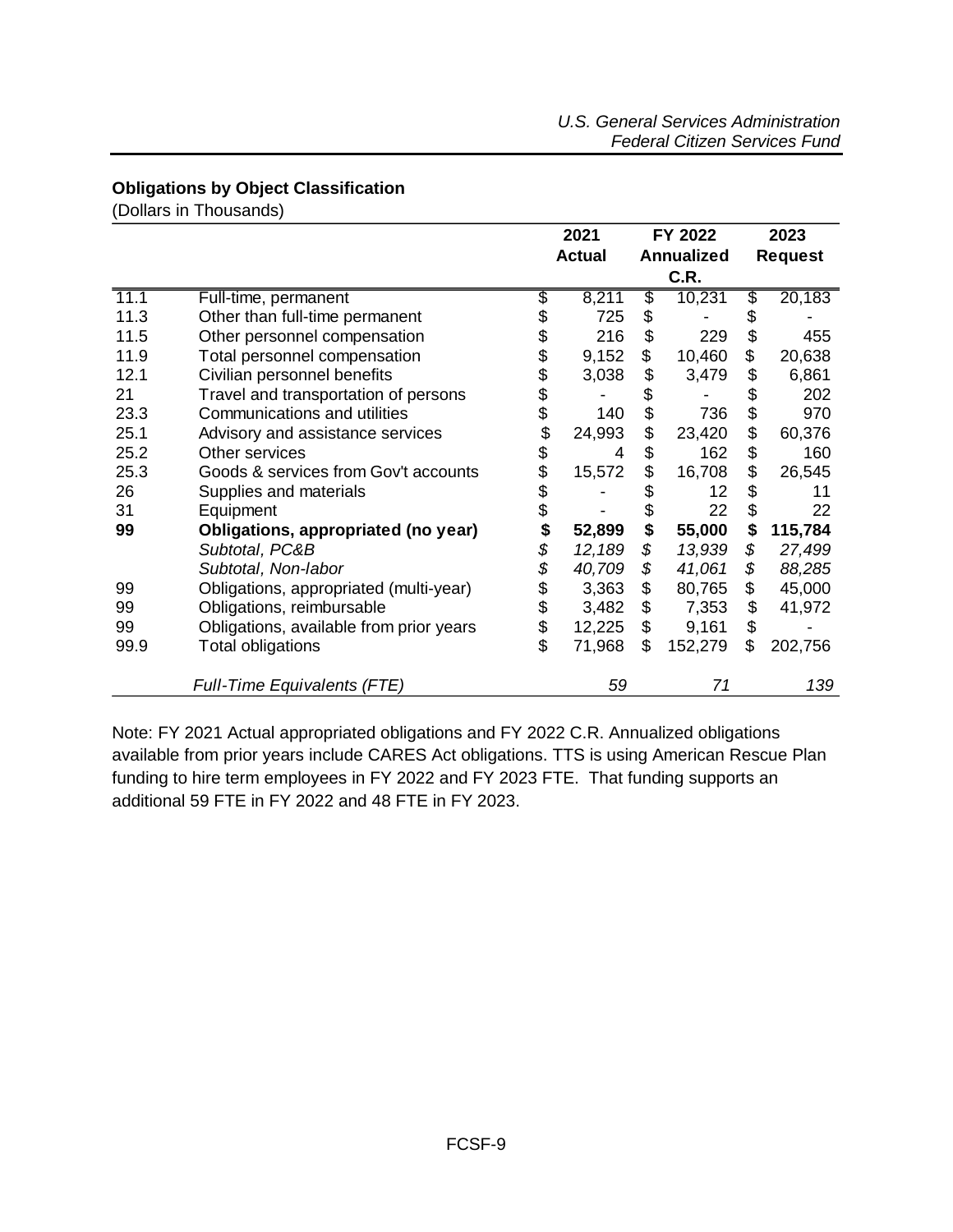### <span id="page-9-0"></span>**Supporting Administration Priorities**

The FY 2023 request funds work that underpins the major tenets of the President's Management Agenda, as well as the methods proposed to achieve those priorities, specifically: strengthening and empowering the Federal workforce; delivering excellent, equitable, and secure Federal services and customer experience; developing and supporting lasting interagency management Communities of Practice; enhancing Federal information technology (IT) and cybersecurity as key enablers of mission delivery; applying Federal data management and data science capabilities; and nurturing a culture of Evidence-Based policymaking and decision-making in Federal Agencies. The Technology Transformation Services is committed to the belief that America's public servants are the Government's greatest asset. The FCSF request will enable several programs critical to creating a diverse and talented pipeline of public servants.

### <span id="page-9-1"></span>**Strengthening and Empowering the Federal Workforce**

#### <span id="page-9-2"></span>**U.S. Digital Corps**

Launched in FY 2022 with seed funding from the American Rescue Plan, the U.S. Digital Corps (USDC) recruits and develops diverse, highly-skilled, and mission-driven early career technologists to Federal agencies to serve in roles including software engineering, data science, product management, design, IT, and cybersecurity for two years putting them on a career development trajectory with the potential for conversion into full-time career roles at program completion. The program provides a talent infusion that increases the depth and spread of technology talent immediately available to agencies as they recover and rebuild Government services in the wake of the COVID-19 pandemic. The U.S. Digital Corps model embeds these early career technologists in other Federal agencies for the duration of the fellowship, while they receive professional development and support from GSA. Program fellows may be converted to permanent positions in the Federal service at program completion unlike the Presidential Innovation Fellows (PIF) program which only offers term limited roles. Additionally, the U.S. Digital Corps is designed to scale significantly beyond the size of the current PIF program. The first U.S. Digital Corps application launched in early FY 2022. The program received over a thousand applications in under a week and attracted a highly diverse pool of candidates from 47 states and territories. Fellows will be working from 18 different states with about half of the cohort located in the DC metropolitan area. While 160 Fellows were requested by 70 Agencies or agency components, the U.S. Digital Corps will only be placing 40 in the FY 2022 pilot cohort to ensure a strong Fellow and Agency experience and to enable more flexible iteration and learning. At scale, the U.S. Digital Corps will bring hundreds to thousands of early-career technologists to Federal service every year in a sustained talent pipeline; stabilizing and diversifying the Federal technology workforce through end of fellowship career conversion. We anticipate that the long-term business model will be similar to that of the Presidential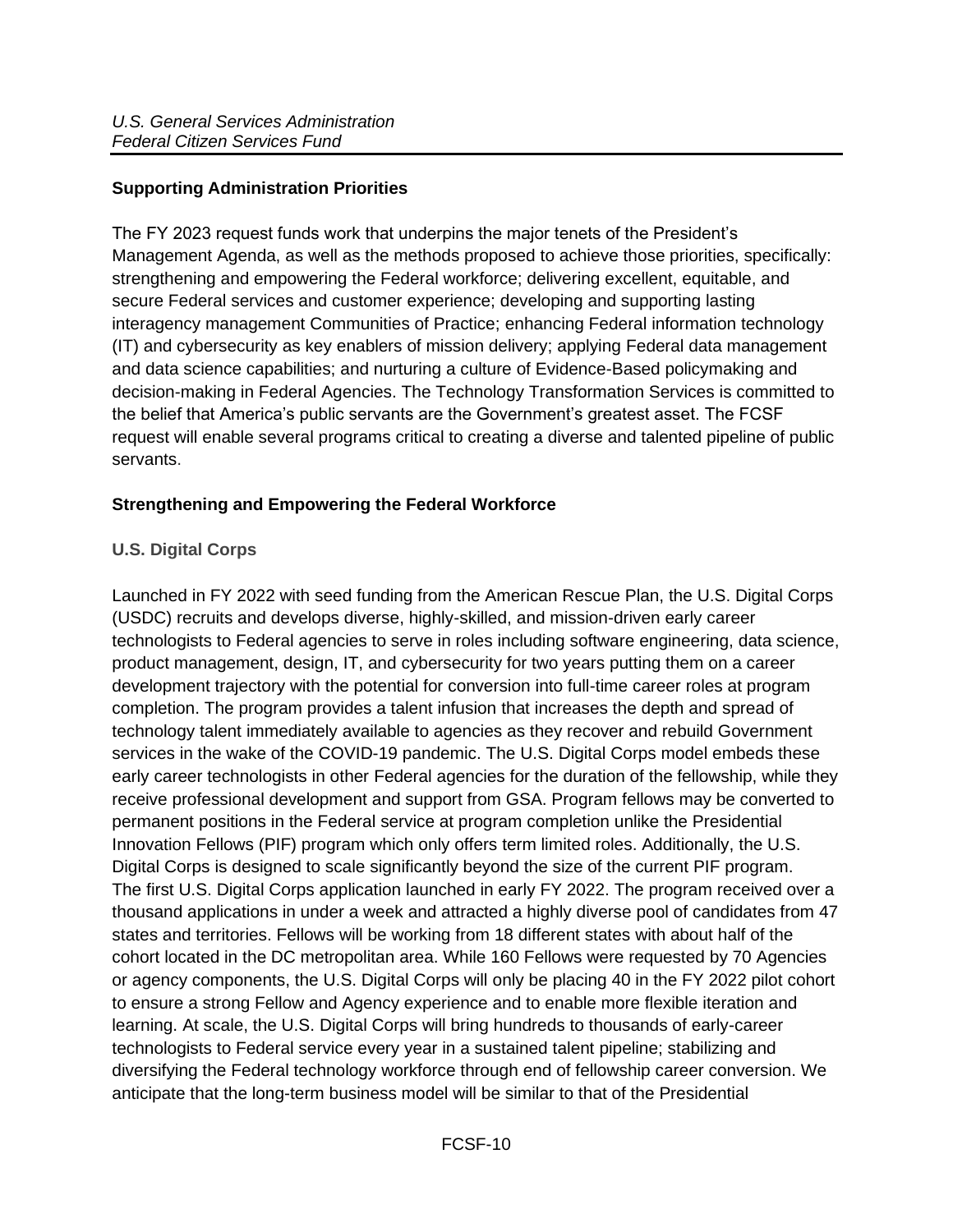Management Fellows: agencies will cover fellows' direct costs as well as program office costs when Digital Corps fellows are hired into GSA and detailed out to agencies. The U.S. Digital Corps plans to scale with near-term benchmarks of 80, 160, and 250 active fellows in FY 2023, FY 2024, and FY 2025 respectively.

GSA is again requesting an administrative provision associated with the FCSF's reimbursable authority to accommodate the U.S. Digital Corps reimbursement model. The FY 2023 request includes \$10.1 million in Reimbursable Authority to fund the U.S. Digital Corps Program.

### <span id="page-10-0"></span>**Presidential Innovations Fellows**

The Presidential Innovations Fellows (PIF) program is another premier source of talent for the Federal Government. The highly competitive fellowship program recruits a diverse pool of senior and executive level technologists every year to embed in Federal agencies as entrepreneurs-inresidence. Alongside agency partners, PIFs advise, prototype, and scale solutions using industry best practices across data science, design, engineering, product, and systems thinking. The FY 2023 request includes \$14.5 million in Reimbursable Authority to fund the Presidential Innovation Fellows (PIF) Program. The PIF program will be transferred from the Acquisition Services Fund (ASF) to the FCSF at the start of FY 2023 to streamline operations. Currently, the PIF program operates on a fully reimbursable basis utilizing the Economy Act; however, the Economy Act prevents the program from entering into agreements that cross fiscal years creating unnecessary burden on the program. Transferring PIF to the FCSF will enable the program to use the broadened reimbursable authority as requested in the new Administrative Provision to enter into agreements that cross fiscal years and better serve its partner agencies.

#### <span id="page-10-1"></span>**MAX.gov Shared Services**

Additionally, the FCSF funds tools that empower our Federal workforce. MAX.gov is an integrated suite of tools and services for collaboration and authentication, including partnerships between Federal, State, Local and Tribal governments as well as other trusted partners. MAX.gov was initially developed for use by OMB's Budget Systems Branch (BSB) and the Budgeting Community in 2007 to meet their needs for dynamic and flexible solutions for crossagency authentication, collaboration, data collection, and analytics. The MAX.gov capabilities and external customers have grown significantly over the past 13 years, and now include 73 agency partners and a suite of 18 applications.

TTS's MAX.gov new Collaboration product includes an enterprise suite of tools for collaboration, data collection, and analytics. The new solution includes the ability to share and co-edit documents in real time, share calendar free and busy status, schedule meetings with virtual conferencing, create forms, create team channels for chat and document sharing, create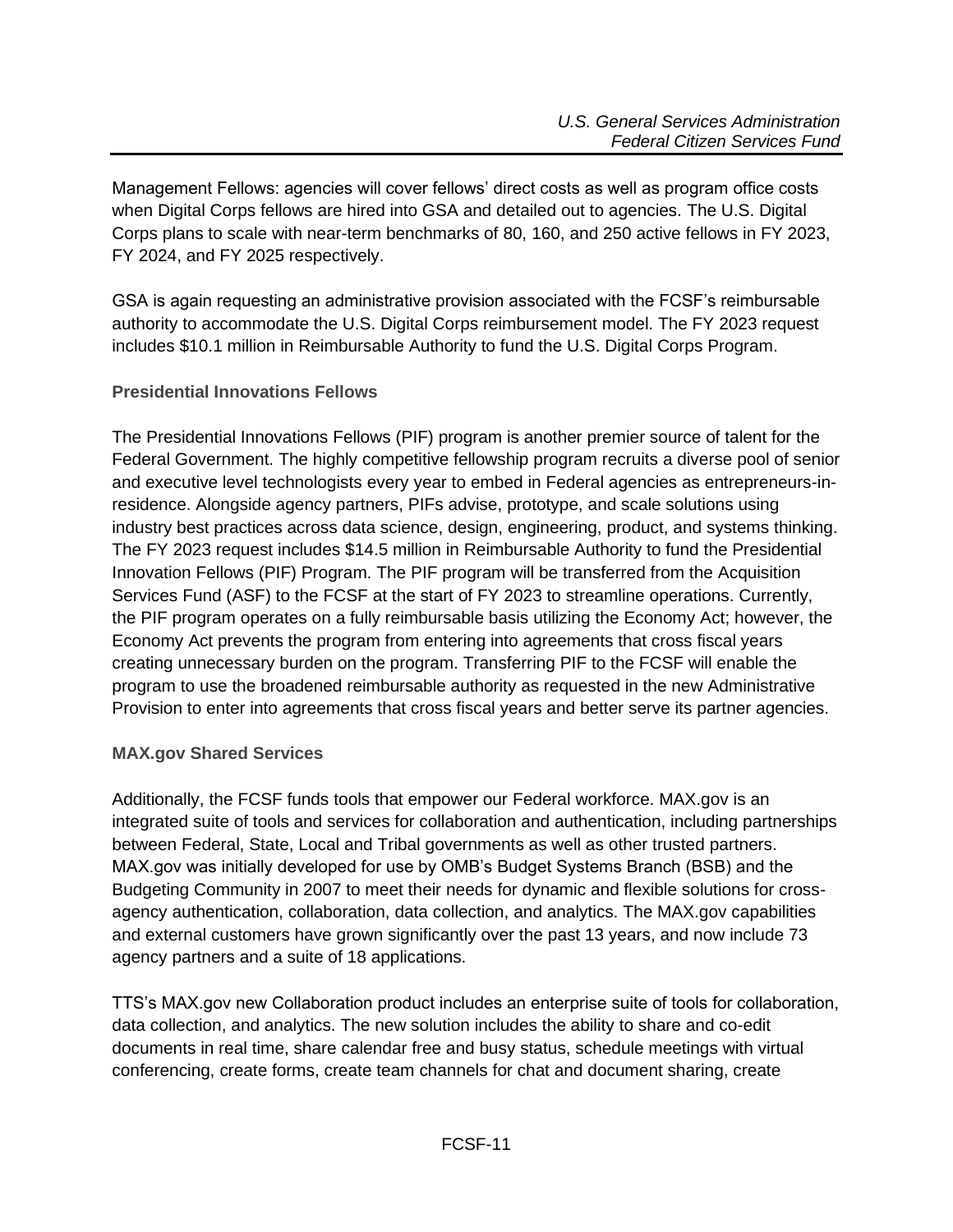internal content sites, etc. Agencies will have the ability to establish project work spaces and invite individuals from inside and outside their own agency to participate in the workspace.

TTS's MAX.gov new Authentication tool allows for federated identity brokering to pass and validate Federal employee credentials at the source of origin for Federal employee access to Government applications. PIV credentials will be the primary source of authentication. For those without PIV credentials, Login.gov will be utilized.

GSA is working closely with OMB to transfer ownership of MAX.gov, which began in FY 2021, and will use the FCSF reimbursable authority to collect agency reimbursements for this program in FY 2023 and beyond. GSA is requesting an administrative provision associated with the FCSF's reimbursable authority, as well as elimination of the dollar limitation on FCSF reimbursable work, to accommodate the MAX reimbursement model. GSA will be able to use the broader reimbursable authority to provide the ability to adequately scale, maintain, and evolve the MAX program within the fund in order to better serve agencies and deliver value for the American people.

# <span id="page-11-0"></span>**Digital.gov**

The FCSF also enables the continuous education and development of the public workforce. Digital.gov creates community connections and provides guidance on building digital services to transform how the Government interacts with the public. This Government-wide collaboration is accomplished by publishing and sharing tips, tactics, best practices, case studies, events, and comprehensive resources based on community needs in context of the problems being addressed in Government. These communities of experts include representation from all branches of the Federal Government, every cabinet agency, every branch of the military, and 47 states, including the District of Columbia and Puerto Rico.

Digital.gov is a critical channel for communicating the 21st Century Integrated Digital Experience Act and other Federal web policy requirements and empowering agency teams to implement these requirements. This program serves a supporting role in Emergency Support Function 15 of the National Response Framework.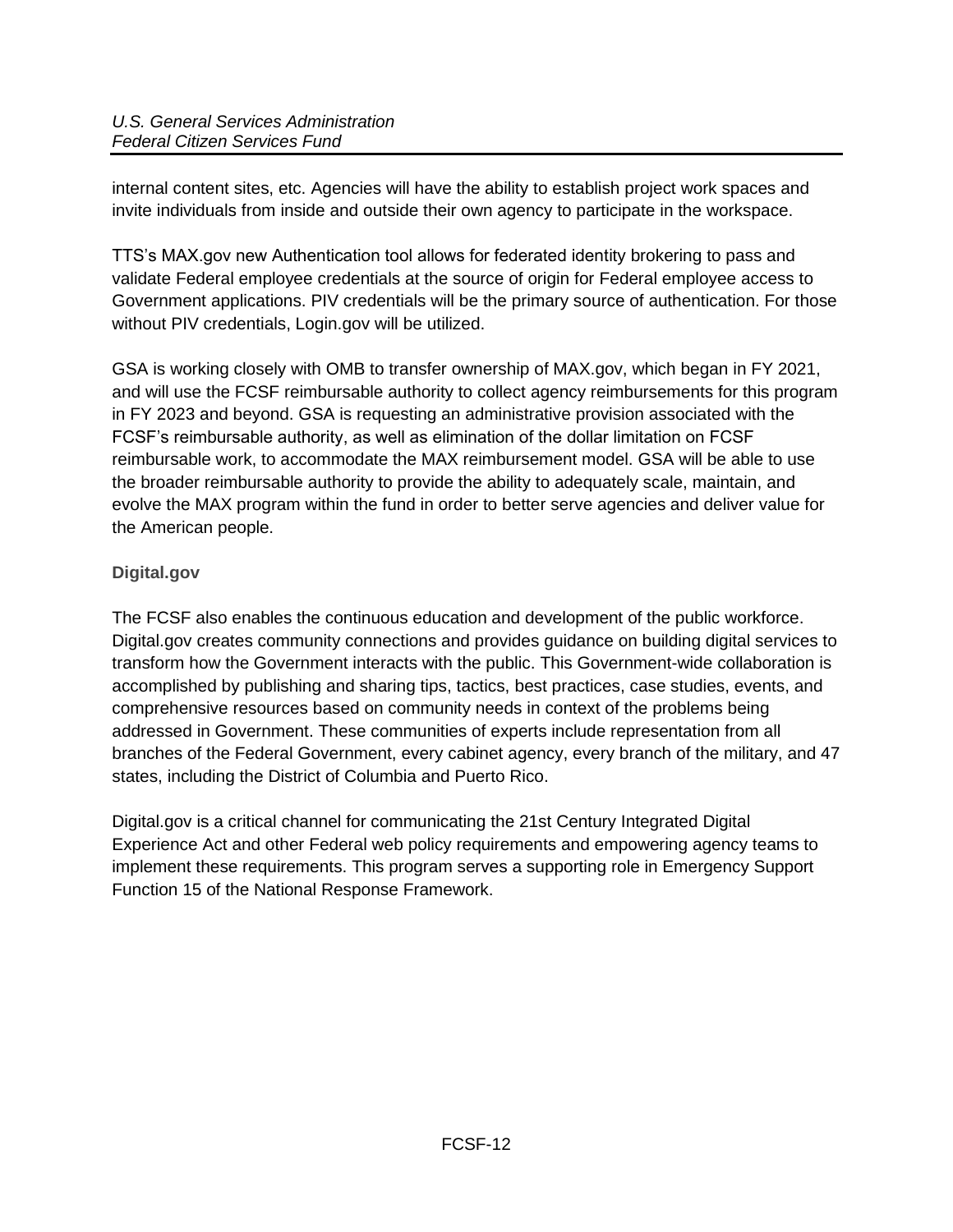#### <span id="page-12-0"></span>**Delivering Excellent, Equitable, and Secure Federal Services and Customer Experience**

#### <span id="page-12-1"></span>**USAGov**

The activities in this category include the suite of offerings under the USAGov platform: 1) the official English and Spanish language websites for the Government - USAGov and USAGov en Español (formerly known as GobiernoUSA.gov); and 2) the call/contact center at 1-844-USA-GOV1. The public can find this number at the top right and bottom center of the USAGov English and Spanish sites.

Providing trustworthy and intuitive Government information is more important today than ever. The COVID-19 pandemic illuminated the need for such information when USAGov experienced a 54 percent increase in call-center volume, a 65 percent increase in web traffic, and a 112 percent surge in email inquiries -- resulting in over 130 million interactions with the public. In FY 2023, USAGov will play a key role in the Administration's efforts to improve the delivery, efficiency, security, and effectiveness of Government programs, with a commitment to advance equity and enhance the lives of those who have been historically underserved by the Government.

The FY 2023 request provides resources to unveil and maintain USAGov Reimagined - redesigned USAGov website that aims to serve as a centralized, digital "Federal Front Door" from which customers may navigate to all Government benefits, services, and programs. USAGov is a High Impact Service Provider (HISP) under the CX Executive Order. The site will feature streamlined content, processes, and technologies that use human-centered design to meet customer needs. USAGov will also consolidate content currently appearing on Benefits.gov, Grants.gov, and other appropriate websites. TTS envisions reimagining and rebuilding USAGov into a place where the public can complete their entire user-journey, to include facilitating transactions, in one place instead of being simply linked to a secondary Government website. This reimagined website will enable the public to complete their tasks in a single place, while increasing the efficiency and effectiveness of Government digital services. sers will be able to visit a single website making their interactions easier to complete while also improving the security. In the long run, agencies could rely on USAGoov for security of their frontend public facing interfaces enabling them to focus on securing their backend systems. The redesigned USAGov will be the foundation that enables new ideas driven by Executive Order 14058, *Transforming Federal Customer Experience and Service Delivery to Rebuild Trust in Government.* The platform will deliver content and tools in English and Spanish that data shows the public most needs and wants, as well as enable greater flexibility in content presentation, content management and technical integrations.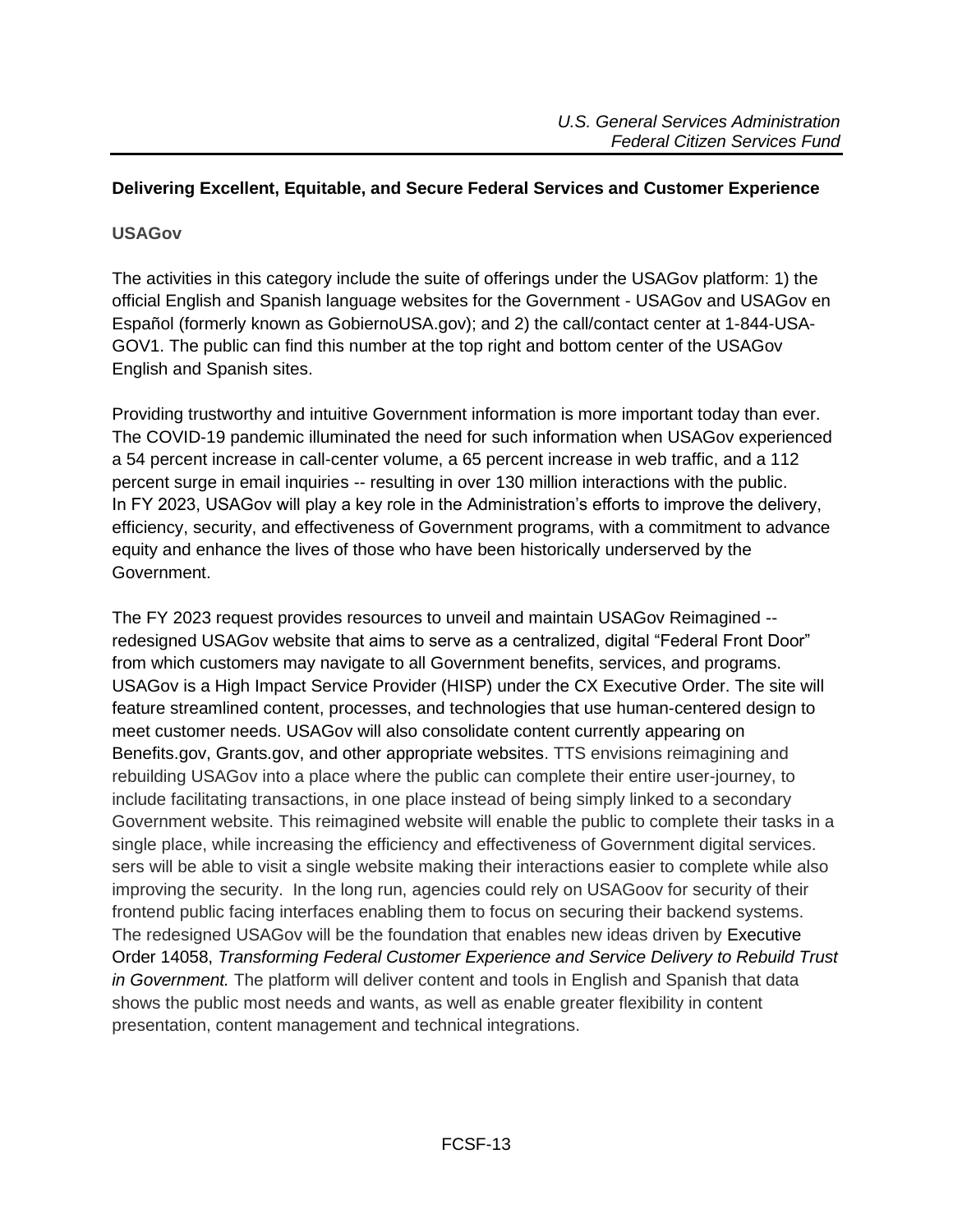USAGov Reimagined will drive referrals to agencies by improving the organization and presentation of benefits information. USAGov expects to further leverage this work to increase public interest through outreach campaigns and work with third parties like Google to drive referrals to the platform.

Further, GSA will develop solutions that are mandated through the Creating Advanced Streamlined Electronic Services for Constituents Act (PL 116-50), which will ultimately simplify and expedite the process through which members of Congress resolve problems and serve their constituents. This is an important first step in modernizing the implementation of privacy requirements across the Federal landscape.

The FY 2023 request includes an additional \$15 million to bring these plans to fruition across the digital portfolio, contact center, and outreach and partnerships division.

# <span id="page-13-0"></span>**Vote.gov**

Executive Order 14019, *Promoting Access to Voting*, directs GSA to modernize and improve the user experience of Vote.gov, which includes working to integrate and cooperate with state agencies responsible for elections, compliance with accessibility standards, language translation services, and other modernization related to the 21st Century Integrated Digital Experience Act.

Vote.gov currently meets Section 504 and 508 compliance requirements. As functionality is added to the website, Vote.gov will continue to remain compliant while expanding the holistic experience of voter registration. Vote.gov plans to collect and amplify the efforts of state election officials while providing a single source for authoritative voting information on a Government website -- ensuring an accessible and trustworthy process for people of all abilities while also reducing burden and costs on states by helping citizens complete and submit their registrations correctly. Additionally, the Vote.gov modernization effort hopes to provide translation in any of the language groups covered under section 203 of the Voting Rights Act anywhere in the United States. Further, as part of its modernization, Vote.gov will ensure continued compliance with all requirements of the 21st Century Integrated Digital Experience Act.

The FY 2023 request includes \$20 million to achieve the following outcomes: a fully accessible platform that serves voters of all backgrounds and capabilities; an authoritative voting resource that will help reduce the influence of mis-, dis-, and mal-information; a multilingual experience that would advance equity of underserved or disadvantaged communities; and a commitment to continuous improvement for the optimal customer experience on Vote.gov.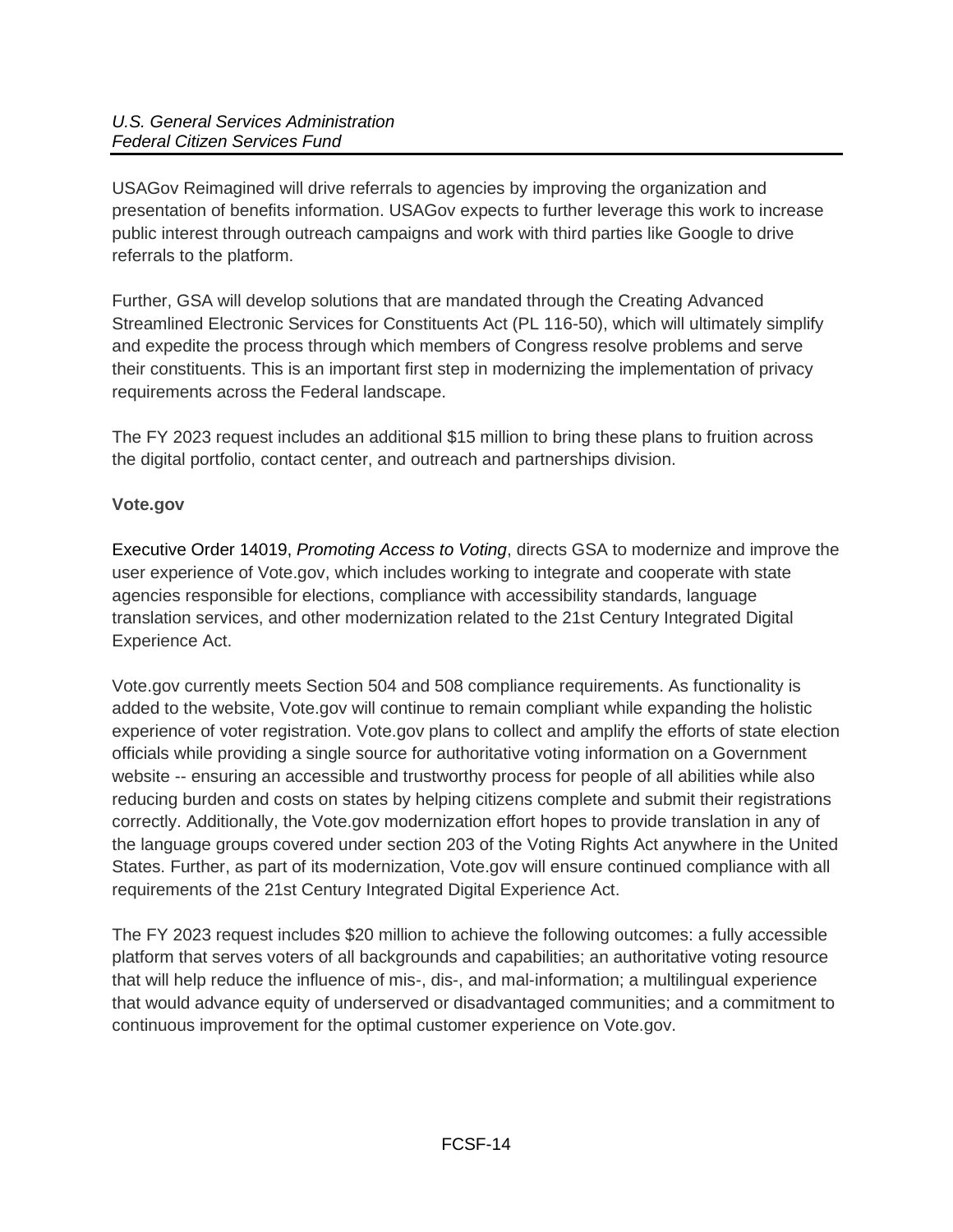### <span id="page-14-0"></span>**Federal Audit Clearinghouse**

The FY 2023 FCSF request includes funds to successfully transfer responsibility for the Federal Audit Clearinghouse (FAC) provider from the Census Bureau to GSA. GSA will oversee significant improvements to the FAC and will contribute to efforts to standardize the grants management business process, improve transparency over financial assistance spending, and leverage data as a strategic asset as codified in the Federal Funding Accountability and Transparency Act (FFATA), as amended by the Digital Accountability and Transparency Act (DATA Act), and the Grants Reporting Efficiency and Agreements Transparency Act (GREAT Act) and as referenced in OMB Memoranda M-19-16, *Centralized Mission Support Capabilities for the Federal Government*, and M-22-02, *New Financial Assistance Transparency Reporting Requirements*.

Because these goals are consistent with GSA's efforts to expand Government-wide shared services and lead technology modernization initiatives, GSA is the best positioned agency to host the FAC. The future solution will be implemented in a phased approach based on usercentered design. Both the initial product and any future iterations will consider input from users and partners, including the Financial Assistance Committee for e-Government (FACE) or its successor, the National Single Audit Coordinators, and the Grants Quality Service Management Office (QSMO) as well as the American Institute of Certified Public Accountants (AICPA) and the National Association of State Auditors, Comptrollers and Treasurers (NASACT). The FY 2023 request also enables community initiatives to support the vision of enabling agencies, to derive operational efficiencies, and to resolve shared audit findings -- which will ultimately provide a seamless customer experience to recipients and auditors, reduce burden, and improve results. GSA is exploring a reimbursement model for this work and actively coordinating with OMB.

GSA is requesting an administrative provision associated with the FCSF's reimbursable authority, as well as elimination of the dollar limitation on FCSF reimbursable work, to accommodate the FAC reimbursement model. The broader reimbursable authority will provide GSA with the ability to adequately scale, maintain, and evolve programs within the fund in order to better serve agencies and deliver value for the American people.

#### <span id="page-14-1"></span>**Section 508**

The GSA's Office of Government-wide Policy is tasked with the responsibility of supporting Section 508 programs across Government, to ultimately ensure the accessibility of information and communication technologies for individuals with disabilities. In this capacity, they provide a full range of support services: policy and acquisition assistance, content strategy, design and development, testing, training, tools, and events.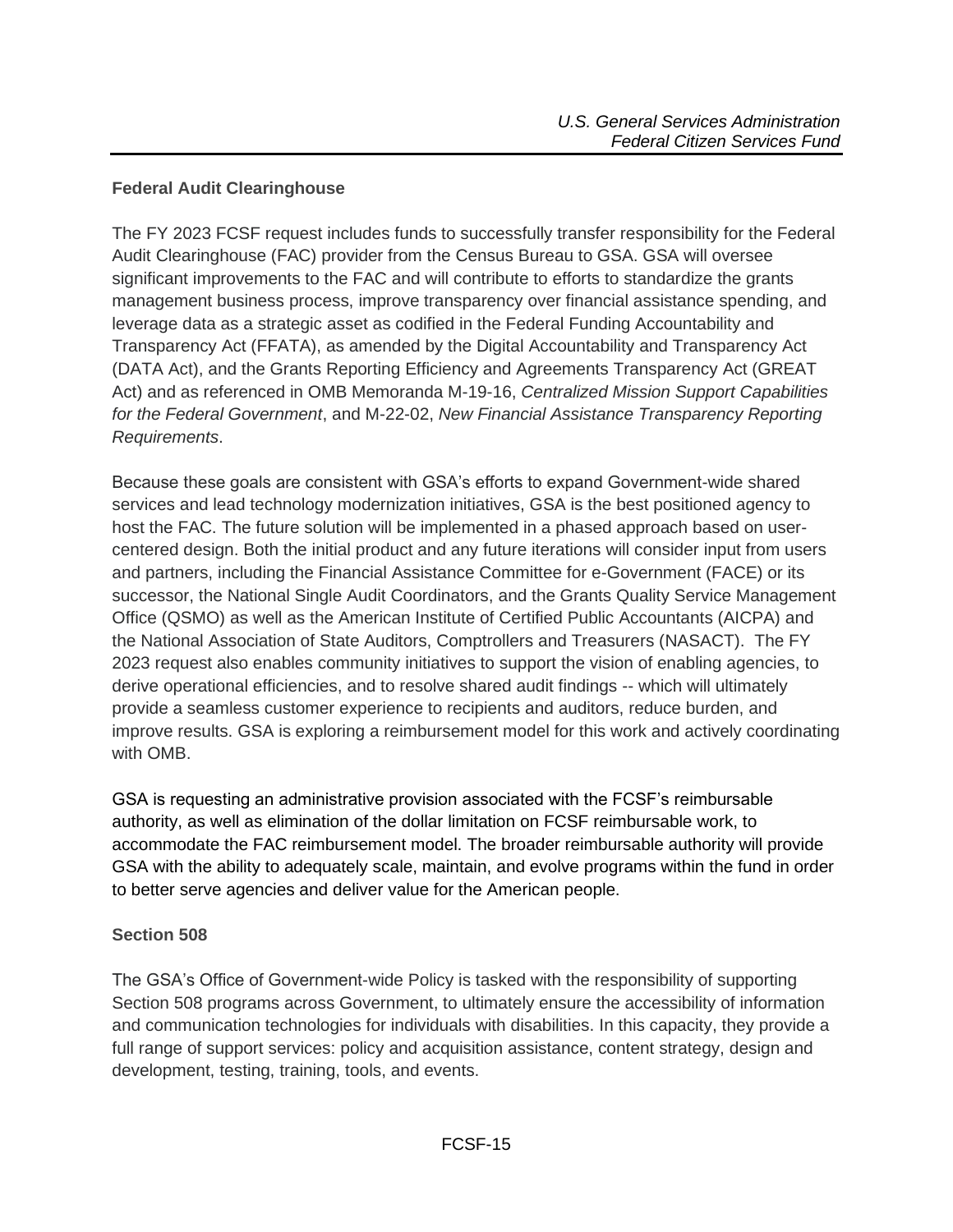In FY 2023, GSA's TTS will collaborate with the Section 508 PMO to fully maximize the inherent relationship between FSCF-funded services (e.g., U.S. Web Design System, Search.gov, etc) and the important mission of the Section 508 PMO.

# <span id="page-15-0"></span>**Search.gov**

Search.gov is a search engine service provided by GSA's TTS. Used by one-third of Federal domains, it provides a high-quality, standard search experience for the public as they interact with different Government websites. In 2021, Search.gov powered over 286 million searches across more than 2100 participating websites. This broad use gives insight into the services and information the public needs, and the ways in which people seek it out, which is invaluable data as the Government strives to implement customer-centric mandates like Executive Order 14058, *Transforming Federal Customer Experience and Service Delivery to Rebuild Trust in Government.*

The 21st Century IDEA requires that agency websites contain "a search function that allows users to easily search content intended for public use,'' which has led to greater demand for Search.gov as agencies modernize and streamline their websites.

The FY 2023 request includes funds to further refine and improve Search.gov, with planned rollouts of faceted search, which will allow users to easily narrow down results through filters and facets, managing complexity and making search result sets manageable, legacy code removal, redesigned user interfaces, and continuous version upgrades.

By implementing a flexible system that allows agencies to choose between commercial or inhouse search engines, Search.gov has reduced costs for commercial search results by over 60 percent, all while expanding services to major websites such as VA.gov, FDA.gov, HHS OIG, StudentAid.gov, and most recently TSP.gov.

# <span id="page-15-1"></span>**Feedback Analytics**

*Executive Order 14058, Transforming Federal Customer Experience and Service Delivery to Rebuild Trust in Government* states that "*Government must also work to deliver services more equitably and effectively, especially for those who have been historically underserved. Strengthening the democratic process requires providing direct lines of feedback and mechanisms for engaging the American people in the design and improvement of Federal Government programs, processes, and services*." The GSA TTS' Feedback Analytics Program is the premier shared service through which agencies collect, validate, and report quantitative and qualitative customer feedback.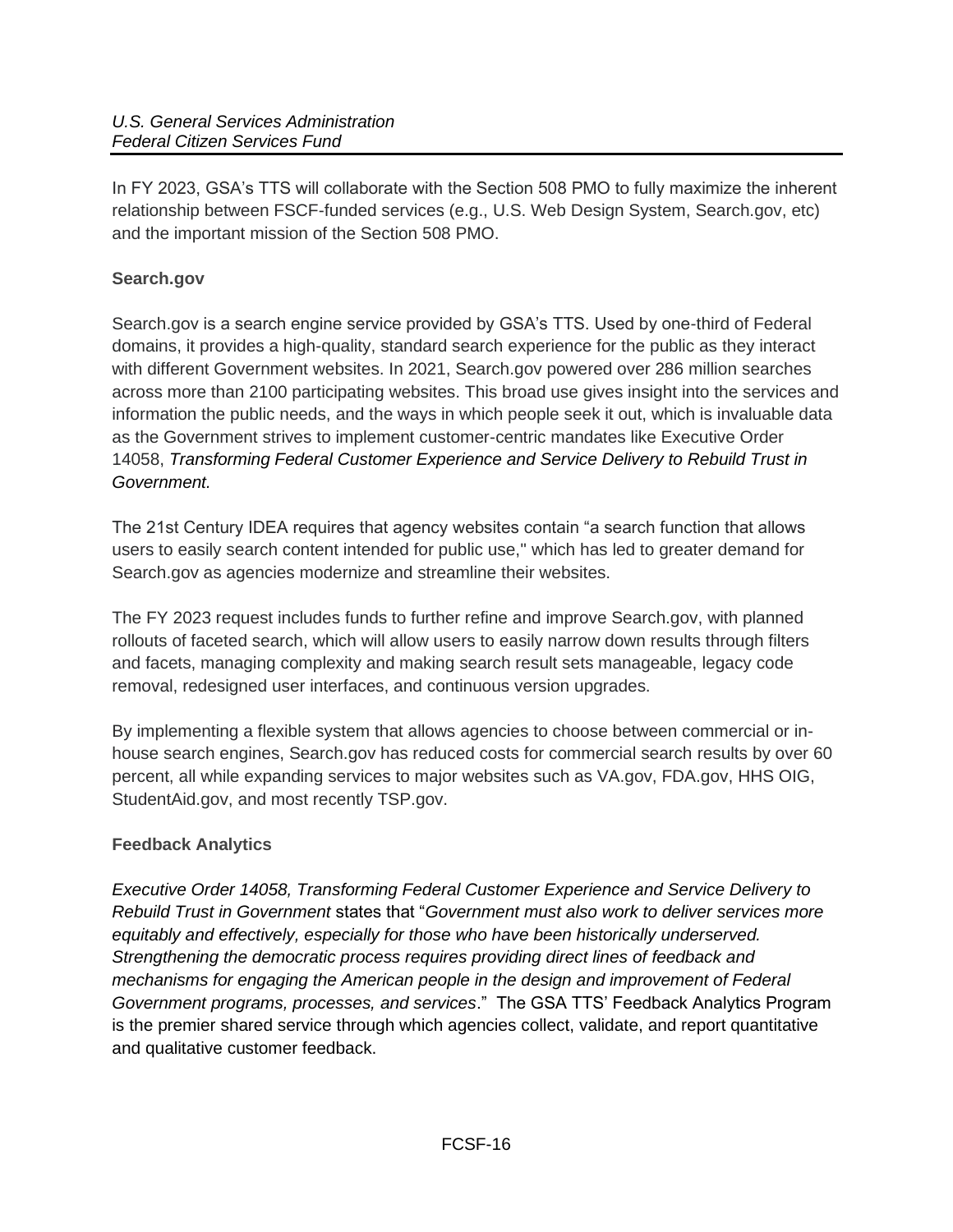The program provides a lightweight, Paperwork Reduction Act (PRA) - friendly, digital customer experience tool which helps agencies measure their performance, create a cross-agency benchmark, and reduce the burden on the public -- all of which fulfill Section 280 of OMB Circular A-11. Touchpoints also enable aggregation and analysis of simple feedback data from other sources. This shared service offering is a simple, flexible, and convenient way to collect customer feedback; and it allows agencies to focus on serving customers rather than managing surveys.

There are currently over 500 instances of Touchpoints deployed across 60 agencies. Since 2021, the number of responses collected through Touchpoints has increased over 600%. This data is absolutely critical to effective customer service improvement and decision-making across Government and is central to the success of the Customer Experience Cross Agency Priority Goal, OMB Memo A-11, Section 280, and Executive Order 14058.

# <span id="page-16-0"></span>**U.S. Web Design System**

The U.S. Web Design System (USWDS) is the Government's design system. It's a toolkit of principles, guidance, and code that makes building accessible, mobile-friendly Government websites faster and easier. It helps teams use human-centered design to provide reliable continuity of experience across the Federal digital landscape. GSA has statutory authority for the "website standards" included in Section 3(e) of the 21st Century Integrated Digital Experience Act. These website standards require agencies to adopt USWDS principles, guidance, and code incrementally. As of January 2022, USWDS code powers 411 websites, 91 agencies and 29 percent of executive branch domains.

The USWDS Inclusive Patterns project launched in FY 2022 with funding from the American Rescue Plan. This initiative seeks to develop tools and guidance, with an eye to effective and inclusive solutions to common user tasks in the service of transactional applications (e.g., applying for benefits).

The USWDS Inclusive Design Patterns will promote inclusive design practices across the Federal Government. It will help the Government more comprehensively address equity with respect to race, ethnicity, religion, income, geography, gender identity, sexual orientation, and disability, when it comes to interacting with Government digital services.

The FCSF FY 2023 request includes an estimated \$5.0 million in additional funding to effectively maintain new offerings, accommodate the tremendous growth of its user base, help agencies meet 21st Century IDEA requirements and respond to agency requests for services. USWDS continues to experience double-digit year after year growth, expanding its customer base by 60 percent from FY 2019 to FY 2020. In addition, since January of 2020, the design system has experienced a 165 percent increase in sites and 98 percent increase in agencies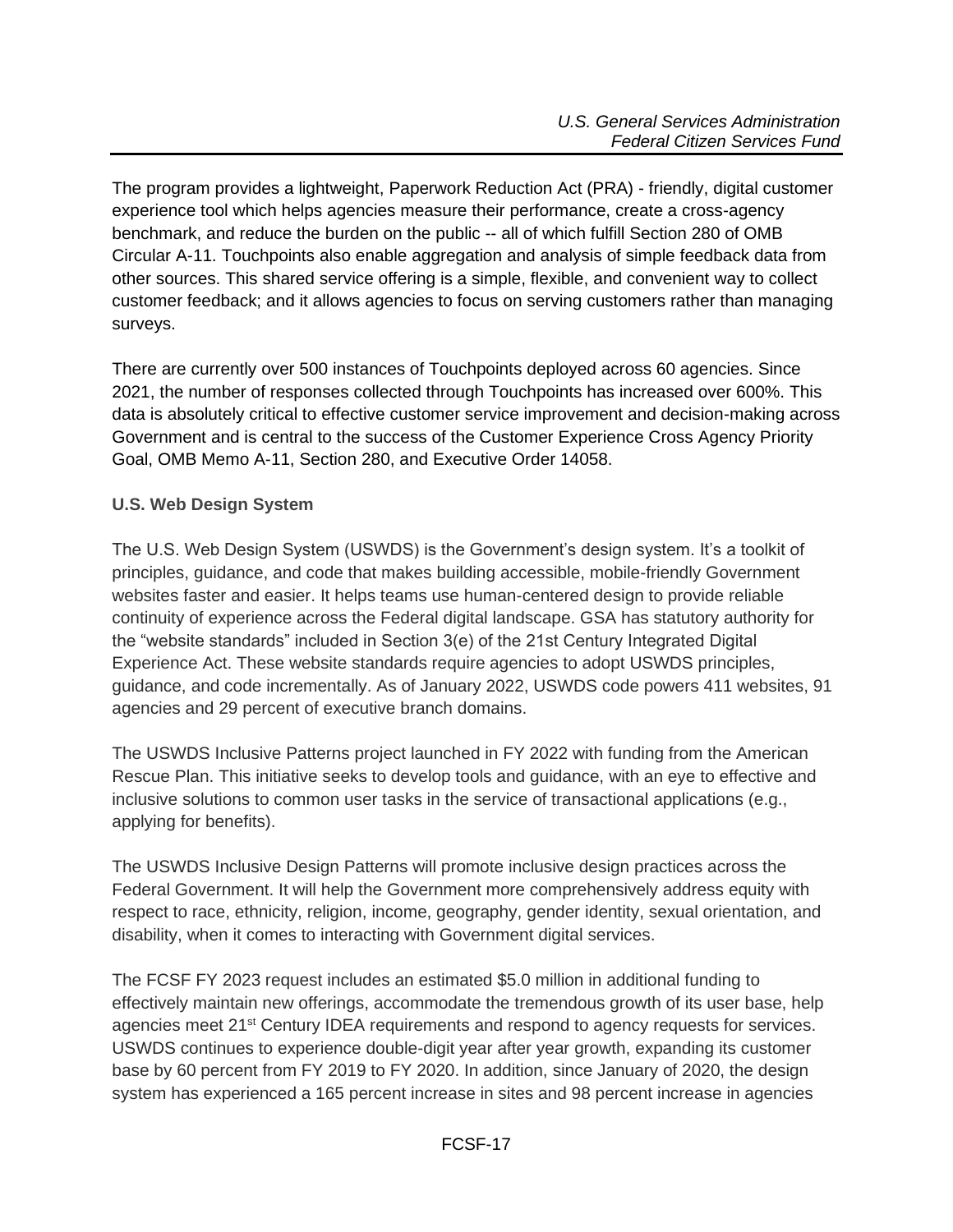using design system code. As of May 2021, the design system powers more than 850 million page views on Federal websites each month — about 20% of Government-wide views. The budget of the design system has been relatively small and flat, and most development and enhancements have been achieved through other, one-time funding or CARES Act initiatives. Scaling the U.S. Web Design System will be an important step in achieving compliance with the "Improving customer Experience (CX)" and "Modernizing Public-Facing Websites, Digital Services, and Records Management" priorities, the 21<sup>st</sup> Century IDEA, and Executive Order 14058, *Transforming Federal Customer Experience and Service Delivery to Rebuild Trust in Government.*

# <span id="page-17-0"></span>**Methods**

The goals of both the FCSF and the President's Management Agenda are ambitious and impactful. The FCSF FY 2023 request includes additional funding to help advance the vision of a secure, equitable, efficient, and accountable digital Government. To achieve this vision, the FCSF will fund the following methods outlined in the President's Management Agenda: Further Develop and Support Lasting Interagency Management "Communities of Practice"

# <span id="page-17-2"></span><span id="page-17-1"></span>**Communities of Practice**

Communities of Practice (COPs) are trusted groups of professionals united by a common concern or purpose sharing similar experiences, stories, tools, and ways of addressing recurring problems. GSA's TTS currently supports 25+ Communities of Practice with over 16,000 members on topics including User experience, Customer service, Web analytics, Artificial Intelligence and other topics. These groups produce trainings, share lessons learned and best practices, and facilitate conversations that help agencies improve their services.

Digital.gov has been organizing communities for more than 20 years, starting with the first inperson meeting of the Web Managers community on October 31, 2000. In FY 2023, GSA will explore relationships between its agency-facing programs and Communities of Practice to help increase awareness, participation, and Government-wide initiatives.

# <span id="page-17-3"></span>**Challenge.gov**

American ingenuity is not bound by geographic area or profession. Recognizing that the public is instrumental in solving tomorrow's problems, GSA launched Challenge.gov over ten years ago. Challenge.gov is the Federal Government's prize competition platform, which allows public access and engagement with all federally sponsored prize competitions. GSA created Challenge.gov in accordance with the America COMPETES Reauthorization Act of 2010 and more recently to satisfy the public announcement criteria for prize competitions as mandated in the American Innovation and Competitiveness Act of 2017. Agencies use prize competitions to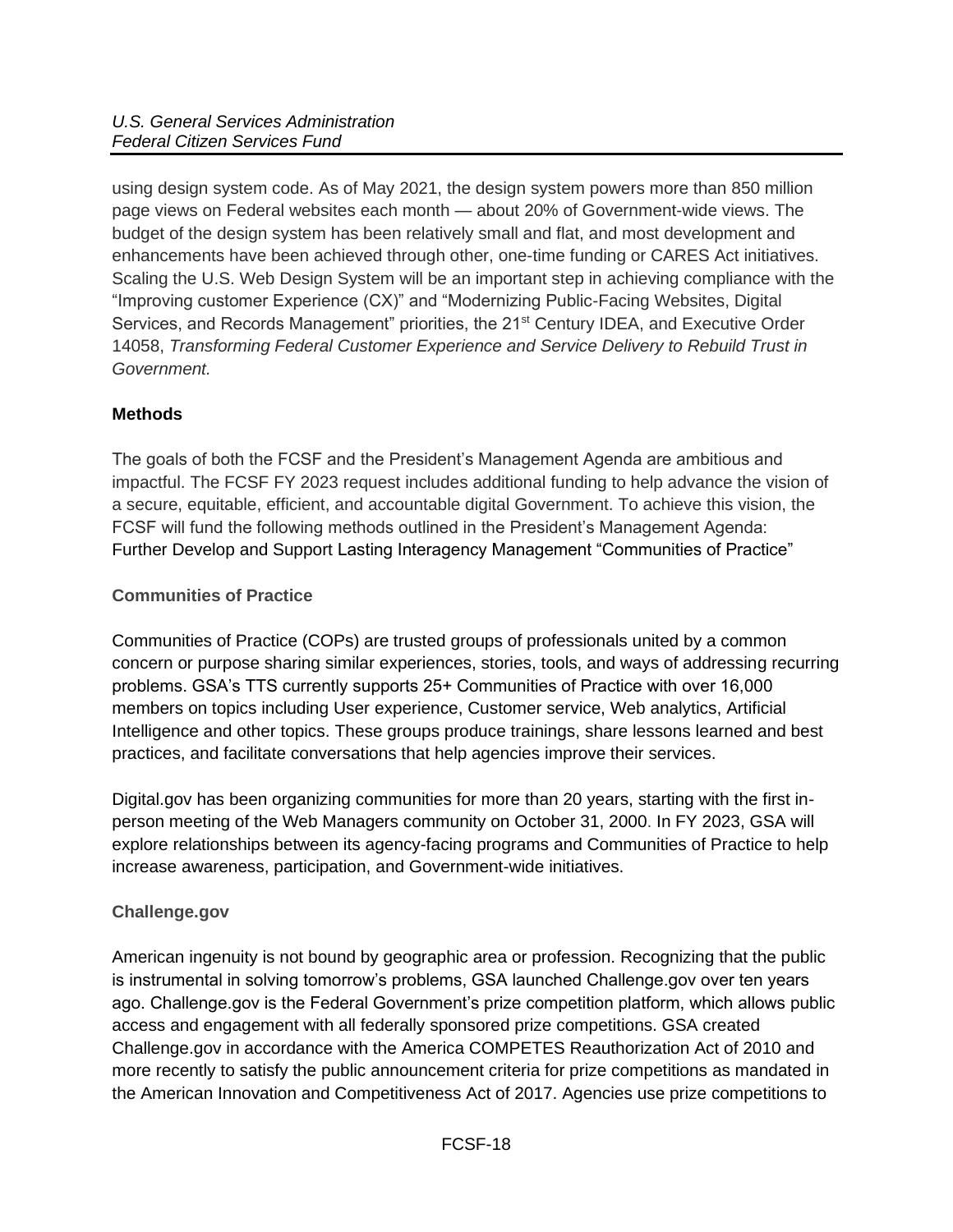tap into a knowledge base that exists outside of the Federal Government. Using prize competitions agencies can achieve a variety of goals, such as improving Government service delivery, finding and highlighting innovative ideas, solving a specific problem, advancing scientific research, developing and demonstrating technology, informing and educating the public, engaging new people and communities, building capacity, and stimulating markets. Over the past 10 years, Challenge.gov has hosted over 1,250 prize competitions from over 100 Federal agencies with monetary awards totaling more than \$350 million.

Federal prize competitions have catalyzed advances in areas such as autonomous vehicles and infectious disease forecasting, and stimulated research and investment in market sectors including solar energy, water purification, and small business development.

In addition to managing the prize competition platform, the Challenge.gov program office provides one-on-one prize competition consultancy and supports a Federal-wide challenge community of practice (800+ members) with networking activities, training, and resources designed to build capacity and promote knowledge sharing.

### <span id="page-18-0"></span>**CitizenScience.gov**

Citizenscience.gov is the Federal Government's citizen science project platform. The site provides a portal to three key components: a catalog of federally sponsored citizen science projects, a toolkit to assist Federal practitioners with designing and maintaining their projects, and a gateway to a community of over 400 citizen science practitioners and coordinators across Government as called for in the Crowdsourcing and Citizen Science Act of 2016 (15 U.S.C 3724). The catalog of federally supported citizen science projects engages the American public in addressing societal needs and accelerating science, technology, and innovation. The platform and program facilitate the inclusion of crowdsourcing and citizen science into federally sponsored research projects and the scientific discovery process. The website draws on public participation to advance scientific knowledge research and supports open opportunities for the Government to pursue and strengthen interagency partnerships, as well as collaborate with industry, academia, and other organizations. Since FY 2017, the Open Innovation Program has supported agencies in listing over 450 federally sponsored citizen science projects on Citizenscience.gov, in the Citizen Science data catalog, and on Data.gov. In collaboration with the White House Office of Science Technology Policy, the team works with Federal agency coordinators to complete the biennial Congressional Report: Implementation of Federal Prize and Citizen Science Authority.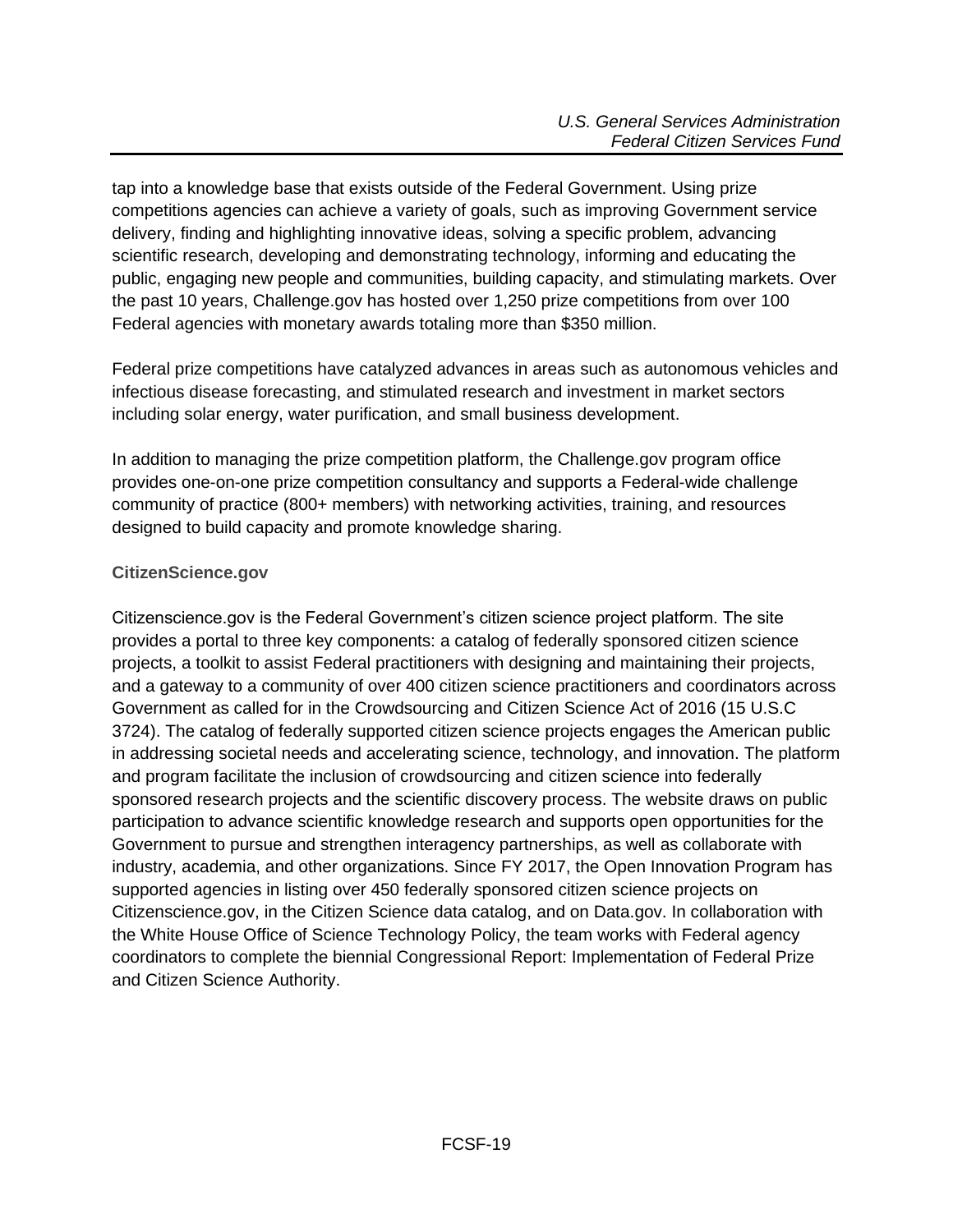# <span id="page-19-0"></span>**Continue to Enhance Federal Information Technology (IT) and Cybersecurity as Key Enablers of Mission Delivery**

#### <span id="page-19-1"></span>**Cybersecurity: FedRAMP**

FedRAMP is a Government-wide program that provides a standardized approach to security assessment, authorization, and continuous monitoring for cloud products and services. This program makes it easier for shared service providers and small companies to meet requirements for multiple agencies; historically about 30 percent of authorized vendors are small businesses. FedRAMP enables agencies to avoid spending duplicative funds for securityrelated costs as well as saving valuable time by establishing an "authorize once, reuse many times" security program. Over 245 unique cloud offerings have gone through the FedRAMP

process and have been reused approximately 3,500 times across the Federal Government. Through the lifetime of the program, it is estimated that the program has helped the Government avoid over \$700 million in one-off Agency assessment and authorization costs.

The program continues to experience double-digit growth in new products achieving FedRAMP authorization year after year (27 percent increase in FY 2021 alone) due to increased Agency and Cloud Service Provider participation. However, the budget of the FedRAMP PMO has been relatively flat, which constrains the pace of cybersecurity support the PMO is able to provide and makes it challenging to keep up with demand; this results in longer authorization timelines and the inability to meet stakeholder expectations. As part of the FY 2023 Request, GSA is requesting an estimated \$10 million in additional funding to support the growth in agency and cloud service provider participation in the program and further automation initiatives to streamline the assessment and authorization process. These efforts align with the "Prioritizing IT Modernization and Cybersecurity" priority and are consistent with the Executive Order 14028, *Improving the Nation's Cybersecurity*.

#### <span id="page-19-2"></span>**Incorporating Automation into the Security Authorization Process**

One of the barriers to the faster adoption of new technologies is the security authorization process, as defined by Federal law and policy. Building on the role FedRAMP plays in securing cloud technologies, GSA is partnering with agencies and industry to identify new ways to approach security authorizations to increase efficiencies, incorporate automation, reduce the time to market, and minimize cost. As an example, FedRAMP continues to partner with stakeholders and the National Institute of Standards and Technology (NIST) to develop the Open Security Controls Assessment Language (OSCAL) to automate FedRAMP's security materials into a standardized machine-readable language. Additionally, FedRAMP intends to address current critical business processes across the program through seeking end-to-end automation solutions to increase efficiencies. These improvements will provide the vendor and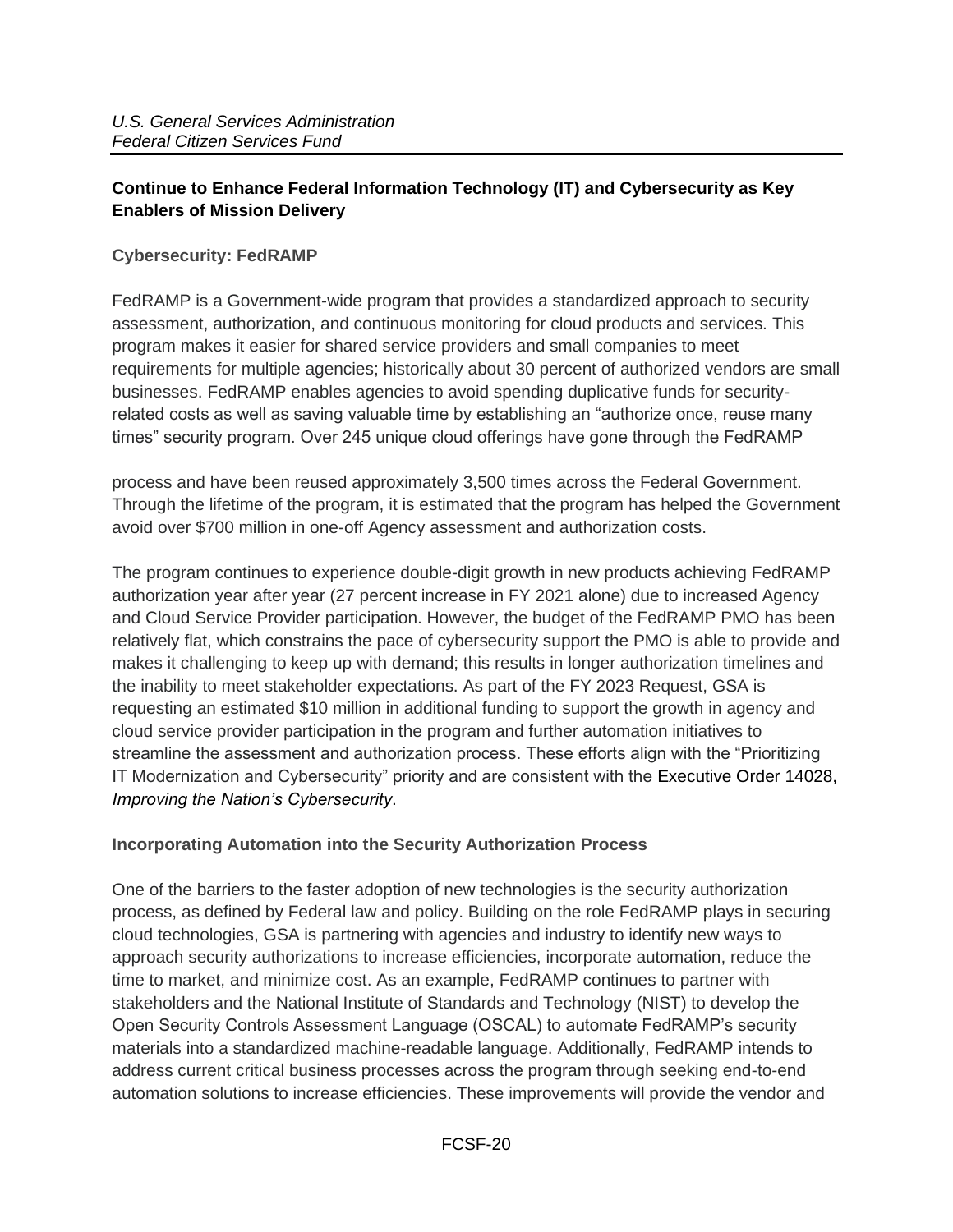agency community the ability to reduce time and costs associated with manual, labor-intensive processes that exist today.

<span id="page-20-0"></span>**10x** 

GSA believes that in order to truly transform Government technology, programs must take a full scale approach to change. Beyond development and delivery, there is an opportunity to be more agile in the selection, prioritization, and funding of new ideas.

The 10x program is an incremental investment program to support and develop ideas from Federal employees about how technology can improve the public's experience with the Government. Since FY 2015, the program has received over 1,187 ideas from 193 agencies and has funded 274 projects, for a total of \$32.3 million dollars invested in new, innovative solutions to improve Government.

10x invests in projects using a radically different approach, where investments are made incrementally -- with gated funding only granted as projects prove their merit and justify further investment. This approach prevents 10x from investing valuable tax dollars in cumbersome and protracted technology projects, and has been recognized nationally and internationally by such groups as the Organization for Economic Cooperation and Development and the American Council for Technology and Industry Advisory Council.

The selected projects from this program support the Administration's priorities and legislative mandates, such as the 21st Century IDEA, OPEN Government Data Act, Executive Order 13985, *Advancing Racial Equity and Support for Underserved Communities Through the Federal Governmen;* Executive Order 14008*, Tackling the Climate Crisis at Home and Abroad; and* Executive Order 14058 *on Transforming Federal Customer Experience and Service Delivery to Rebuild Trust in Government*.

In FY 2023, 10x will fund ideas from three investment areas: Reimagining Public Engagement, Digital Responses to Climate Challenges, and Equity in Delivery. Exploratory work is already underway in areas such as Combating Bias in Artificial Intelligence, Equity-Centered Design for American Indian and Alaska Natives, Benefits Eligibility Awareness Recognition Service (BEARS), Contact Tracing in Federal Buildings, and Visualizing the Federal Carbon Footprint.

As part of the FY 2023 Request, GSA is requesting an estimated \$5.0 million in additional funding to continue scaling 10x; providing additional seed funding to new ideas and evolving the 10x model to accommodate future growth. These efforts align with the "Modernizing Public-Facing Websites, Digital Services, and Records Management", "Advancing Equity through the Federal Government", "Tackling the Climate Crisis," and "Prioritizing IT Modernization and Cybersecurity" priorities.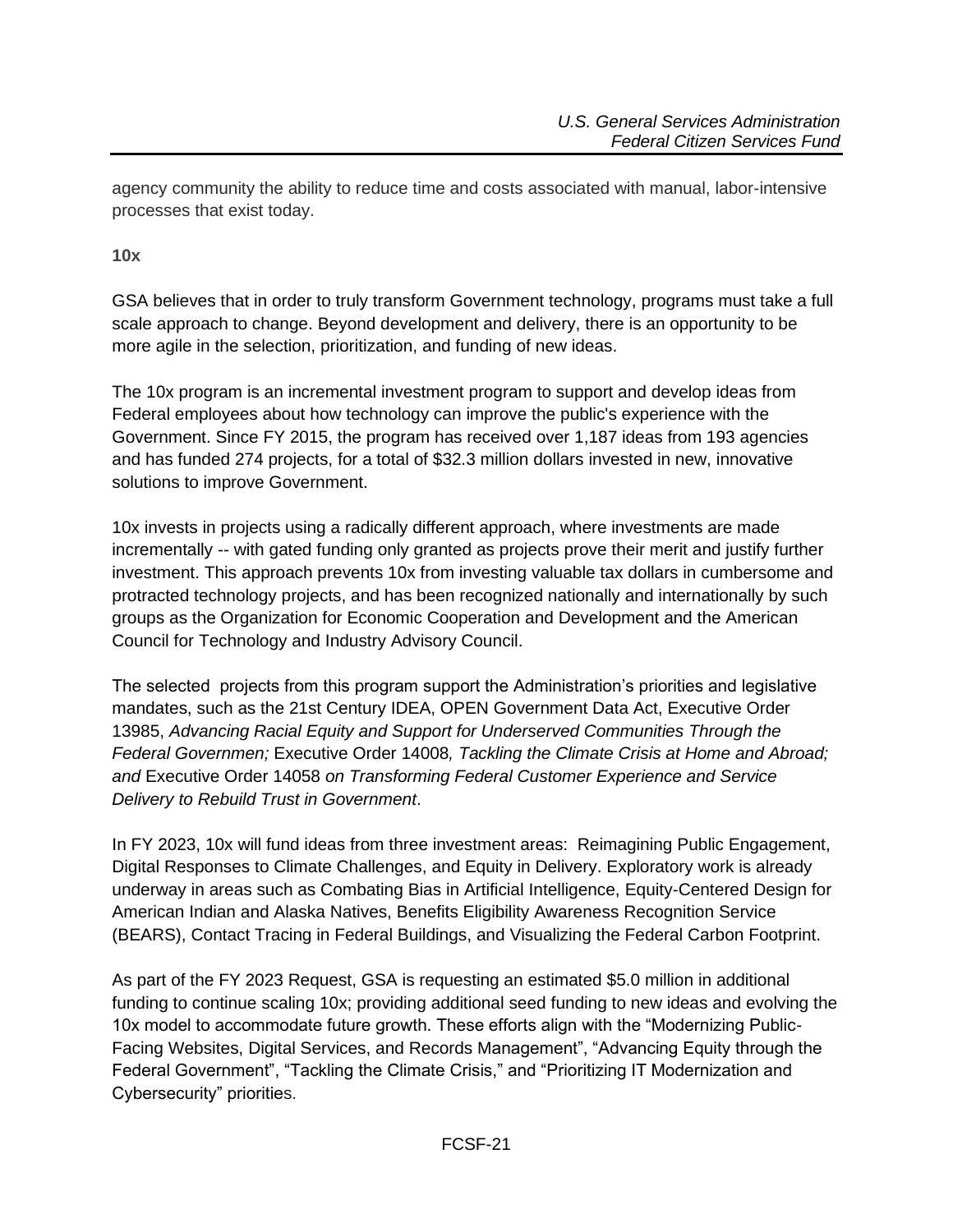### <span id="page-21-0"></span>**Public Benefits Studio**

The TTS Public Benefits Studio is a separate initiative and will work with current programs across TTS and across Government to drive the development and adoption of new digital products and services in the public benefits space. These services will be focused specifically on enabling more effective delivery of public benefits. This new Studio will allow TTS to not only test new ideas and products in the benefits space, but to actually sustain and operate those that prove successful.

This program closely aligns with the Executive Order 14058*, Transforming Federal Customer Experience and Service Delivery to Rebuild Trust in Governmen*t and *President's Management Agenda* in support of delivering excellent, equitable, and secure Federal services and customer experience to the public.

### <span id="page-21-1"></span>**Strengthen Federal Data Management and Data Science Capabilities**

#### <span id="page-21-2"></span>**Data.gov**

Data.gov is the Federal Government's open data catalog. The Data.gov site provides access to datasets from across the Government on subjects such as health, education, and public safety. The OPEN Government Data Act requires agencies to make datasets available in an open, machine-readable format for inclusion in Data.gov.

A unified, searchable data catalog helps researchers, students, entrepreneurs, and the general public in making discoveries, building businesses, and making informed consumer choices. In addition to the catalog, Data.gov provides shared tools for agencies to assist them in achieving the goals of the OPEN Government Data Act (PL 115-435).

This law also tasks Data.gov with building and managing a "repository of tools, best practices, and schema standards" in collaboration with OMB and the Office of Government Information Services.

The FY 2023 request includes funds to further develop resources.data.gov as a central location for open data guidance, tools, and data interoperability for Federal agencies. Specifically, GSA's TTS will enhance the Federal Data Catalog to include any definitions, regulations, policies, checklists, and case studies related to open data policy, facilitate collaboration and the adoption of best practices across the Federal Government relating to the adoption of open data practices, as directed in OPEN Government Data Act.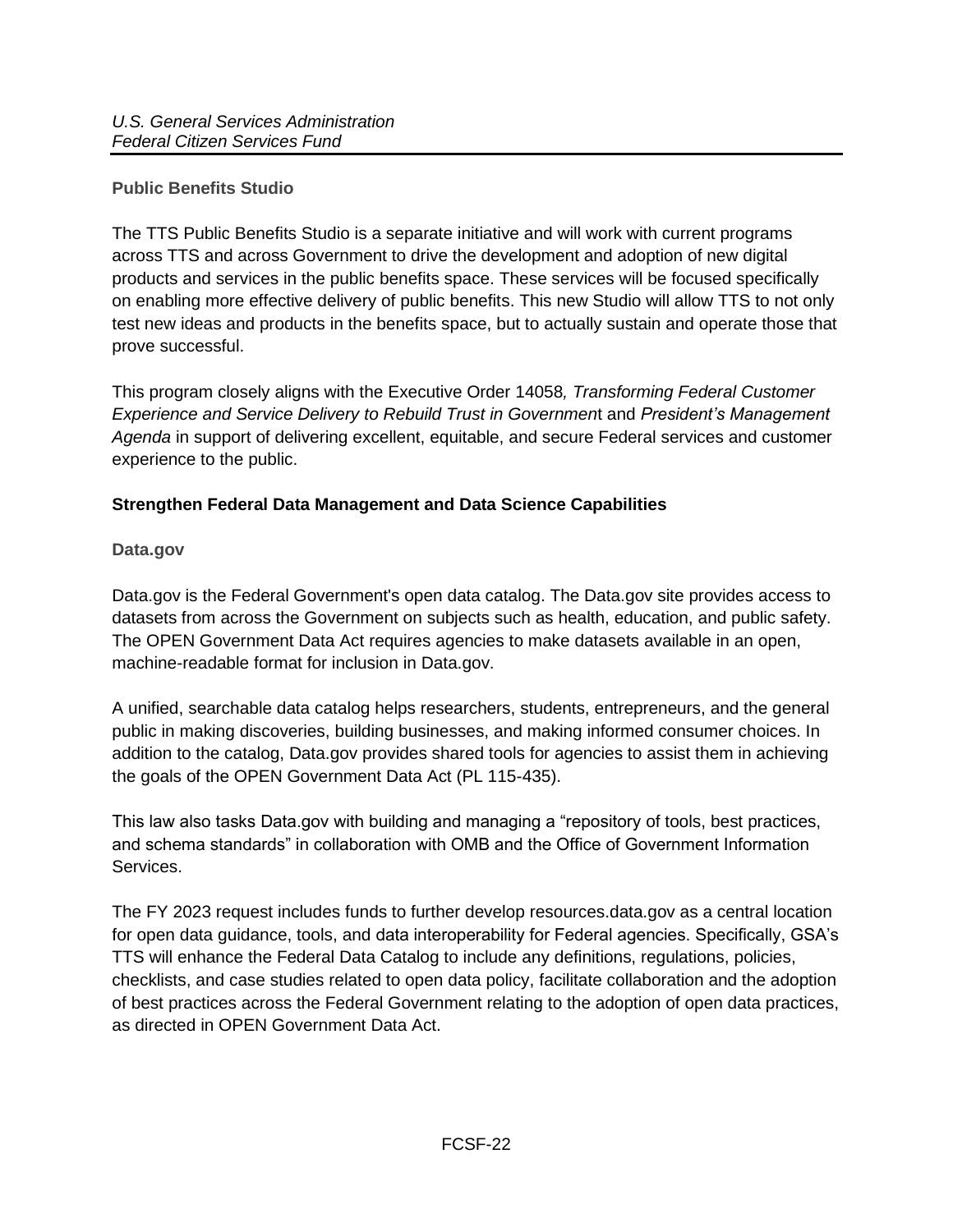### <span id="page-22-0"></span>**API.Data.gov**

API.data.gov is a shared service providing API management features to Federal agencies, including API analytics and API keys. APIs are a way for agencies to share data in machine readable formats, which empowers external application developers to leverage Government data and services. API.data.gov's service provides tools to make it easier for agencies to launch, secure, and manage their API programs, along with API analytics which allow agencies to understand how their APIs are being used. The service currently supports about 90 API programs across 24 agencies.

### <span id="page-22-1"></span>**Digital Analytics Program**

Digital Analytics Program (DAP) offers advanced web analytics tools, support, and training to Federal agencies. This program allows the Government to determine what content is most effective when communicating with the public on more than 6,000 Federal websites. DAP allows agencies to track and measure opportunities for streamlining and improving the usability of Government websites, and is recognized as a best practice by the web standards mandated in the 21st Century IDEA. In addition, OMB M-17-06 *Policies for Federal Agency Public Websites and Digital Services*mandates that Federal agencies use of DAP on websites. In FY 2021, DAP reported how COVID-19 affected the Federal web, released the Web Analytics Playbook, and co-created the Web Analytics and Optimization Community of Practice.

#### <span id="page-22-2"></span>**Open Government Secretariat**

The Open Government Secretariat (OGS) is a new PMO supporting Government-wide open Government efforts with a particular focus on the Open Government National Action Plan (NAP). GSA will serve as the primary point of contact for Government-wide open Government efforts and coordinate across stakeholders and sectors including key agencies offices, civil society groups, the public at large, and outside groups and institutions, including the Open Government Partnership. The Open Government NAP process will structure most of the activities of the PMO with the next NAP to be issued by the end of calendar year 2022. The OGS will facilitate input and engagement with stakeholder groups, the interagency community, and EOP decision-makers to develop the next NAP, oversee implementation, and support the reporting requirements at open.usa.gov as defined by the Open Government Partnership.

# <span id="page-22-3"></span>**American Rescue Plan Act of 2021**

As the COVID-19 pandemic spread rapidly throughout the U.S., the public was cautioned to limit travel and avoid in-person interaction unless absolutely necessary. Digital infrastructure, information, and services from the Government were no longer optional -- they were absolutely necessary.